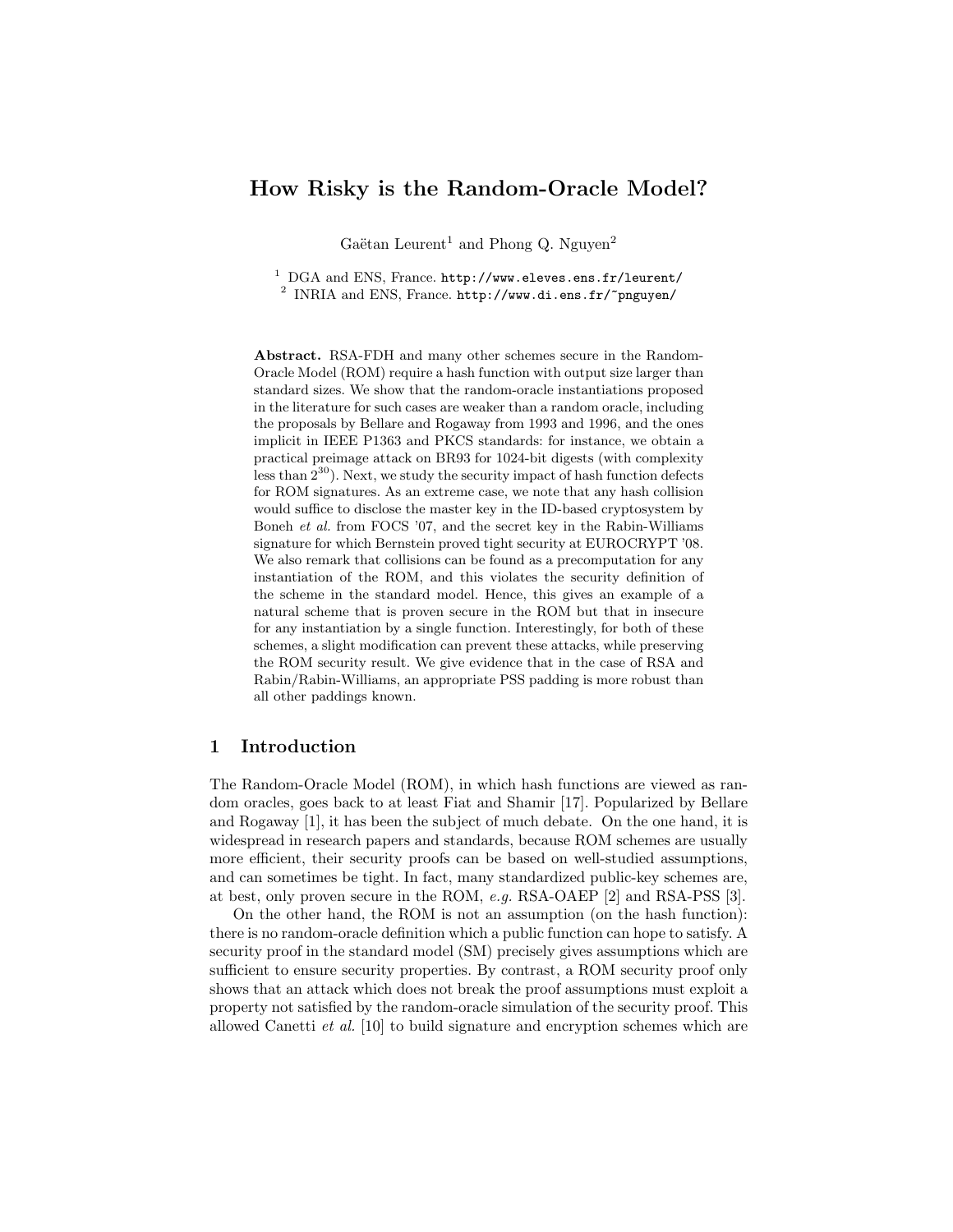secure in the ROM, but insecure for any (efficient) implementation of the random oracle, because such implementations can be simulated by a Universal Turing machine, and therefore be distinguished [33] from a random oracle. However, the constructions [10, 33, 20, 4] showing the limitations of the ROM are arguably "unnatural" and significantly differ from real-world constructions. Still, one should be careful with idealized security models: like all Merkle-Damgård/Davies-Meyer hash functions, MD5 was provably collision-resistant [50, 7] (up to the birthday bound) in the ideal cipher model (with respect to the block cipher underlying the compression function); yet, computing MD5 collisions only costs a few seconds now [43].

This stresses the importance of studying the actual security of schemes proven in the ROM. Unfortunately, very few ROM schemes have also been proven secure in the SM [42, 8]; and for several cases, there is evidence that a security proof in the SM is unlikely [34, 39, 15, 28]. Recent breakthroughs in the cryptanalysis of hash functions [48, 47, 45] have shown that standard hash functions like MD5 or SHA-1 are far from behaving like random oracles. However, the impact on the public-key world has been limited so far, with the exception of [45], which constructs two colliding X.509 certificates for different identities and public keys, and has recently been extended in [43] to construct a rogue CA certificate.

But to study the actual security, one needs to know how the random oracle will be instantiated in practice, should the scheme ever be used. Often, the random-oracle output size matches that of standard hash functions (like 160 bits for SHA-1) or the upcoming SHA-3. In this case, standard hash functions are most likely to be used, despite well-known properties of MD-iterated hash functions (such as the derivation of  $h(m_1||m_2)$  from  $h(m_1)$  and  $m_2$ ) which make them easily differentiable from random oracles. But RSA-FDH [3] and many other ROM schemes (such as  $[24, 12, 13, 27, 6, 19, 9]$ ) actually require a "nonstandard" hash function. First, the output may not be a uniformally distributed bitstring: it could be residue classes, or elliptic curve points, etc., fortunately it is known how to deal with such situations given an instantiation with arbitrary output  $\{0,1\}^n$ . But if the output bit-length is larger than standard sizes (e.g. RSA-FDH which needs at least 1024 bits), it is unclear how the oracle will be instantiated. To the best of our knowledge, the only proposals of randomoracle instantiations supporting arbitrary outbit bit-length are the following: two historical instantiations proposed by Bellare and Rogaway in their seminal papers [1] (on the ROM) and [3] (on FDH and PSS), recent constructions by Coron et al. in the full version of [14], and the instantiations implicit in  $PKCS#1$ v2.1 [41] and IEEE P1363 [23] standards. It seems that none of these instantiations have been analyzed in the literature, except [14] in the indifferentiability framework of Maurer et al. [33].

This also raises the question of the impact of potential defects in randomoracle instantiations. When an article provides a ROM security proof, it usually does not say how to instantiate the random oracle, neither what might happen if the hash function does not behave like a random oracle. Assume that Alice implements a scheme ROM-secure under a well-known computational assump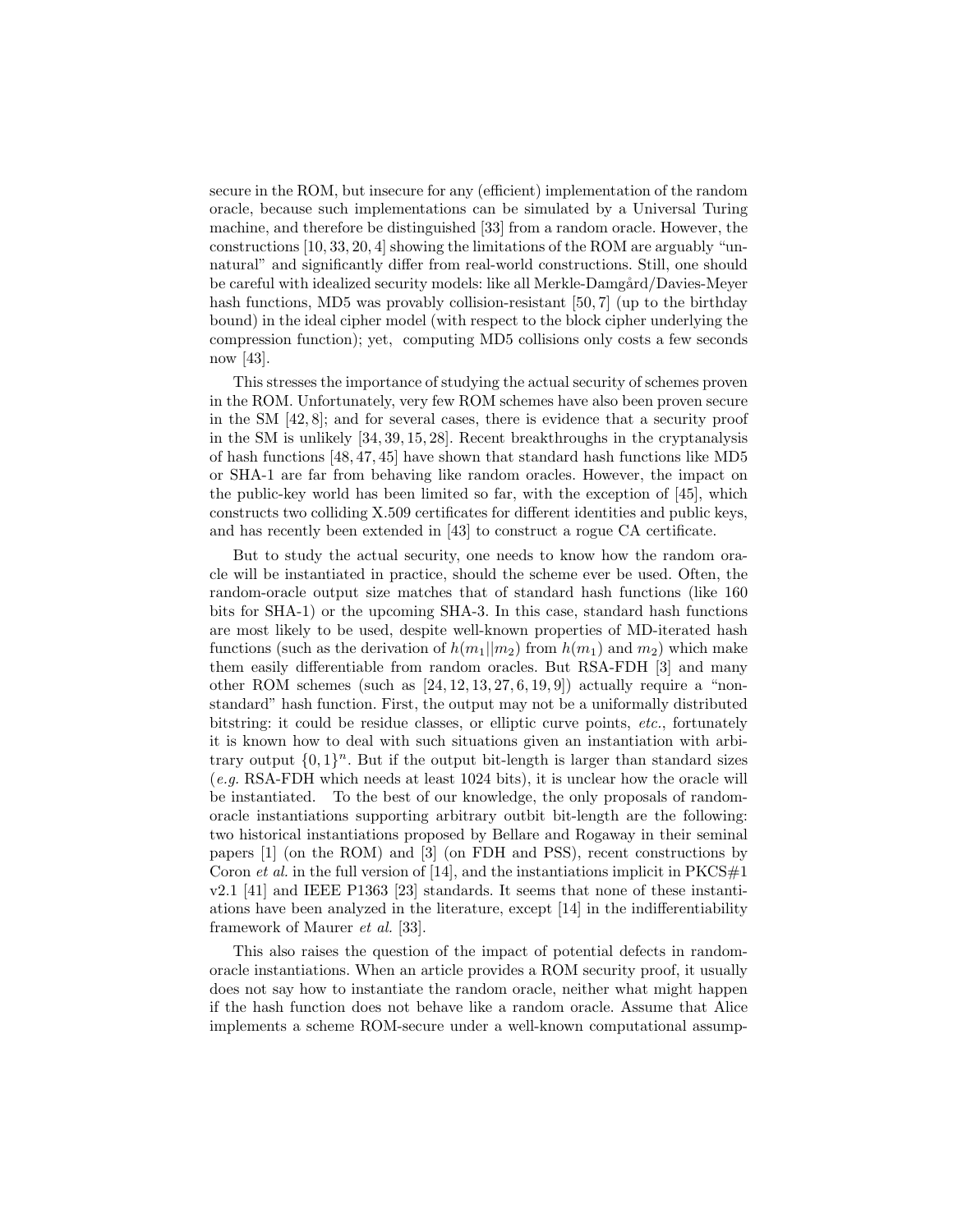tion. Several years later, the assumption still stands, but Alice learns that her random-oracle implementation is not as perfect as she thought: Should Alice worry? Are the risks confined to chosen-message existential forgery and ciphertext distinguishability? If Alice had the choice between two (equally efficient) schemes secure in the ROM under the same assumption, maybe Alice would rather choose the least risky one, in terms of robustness to hash function defects: the scheme with less stringent security requirements on the hash function, and the least affected if ever the requirements are not satisfied.

OUR RESULTS. We analyze the main proposals  $[1, 3, 41, 23]$  of random-oracle instantiations supporting arbitrary output bit-length. While none of these proposals made it clear what was exactly the expected security guarantee, one might argue that an instantiation with output bit-length n should offer  $2^{n/2}$ resistance to collisions, and  $2^n$  resistance to preimages, as required for SHA-3. We show that the proposals fall short of those bounds: for instance, for 1024-bit digests, we give a  $2^{30}$  preimage attack on BR93 [1] and a  $2^{106}$  collision attack on BR96 [3]. We note that the instantiations implicit in PKCS [41] and IEEE [23] standards are not collision-resistant: independently of the output size, collisions follow directly from SHA-1 collisions, which cost only  $2^{61}$  [26, 47]. And we show that when applied to the compression functions of MD5 or SHA-1, the theoretical constructions of Coron et al. [14] are no more collision-resistant than MD5 or SHA-1 themselves. This highlights the difficulty of instantiating/simulating a random oracle, and motivates the study of the impact of hash defects on schemes secure in the ROM.

As a second contribution, we show that, while the ROM is useful to detect structural flaws, it can hide very different security requirements on the hash function, and very different damages in case of hash defects, independently of the computational assumption and the tightness of the security reduction. We illustrate this phenomenon with a well-known class of ROM schemes: paddingbased signatures from trapdoor one-way functions, such as RSA, Rabin, Rabin-Williams and ESIGN. While it is often believed that a hash collision may at worst give rise to an existential forgery, we show that for several secure signatures proposed in the literature [3, 24, 9, 6, 19], collisions or slight hash function defects can have much more dramatic consequences, namely key-recovery attacks.

This does not contradict the ROM security proof, but it does violate the standard security notions. Since the instantiation of the random oracle is not part of the secret key, a collision can be found in a precomputation phase. The result of such a precomputation takes negligible space, and it is not considered in standard security notions: the adversary can depend of the instantiation of the random oracle, and the collision can be hard-coded. Therefore, we show that some real-world constructions are secure in the ROM but can not satisfy the standard security notions for any instantiation of the random oracle. This is not a practical threat because the precomputation is too expansive, but it shows a gap between security notions in the standard model and security notions in the ROM.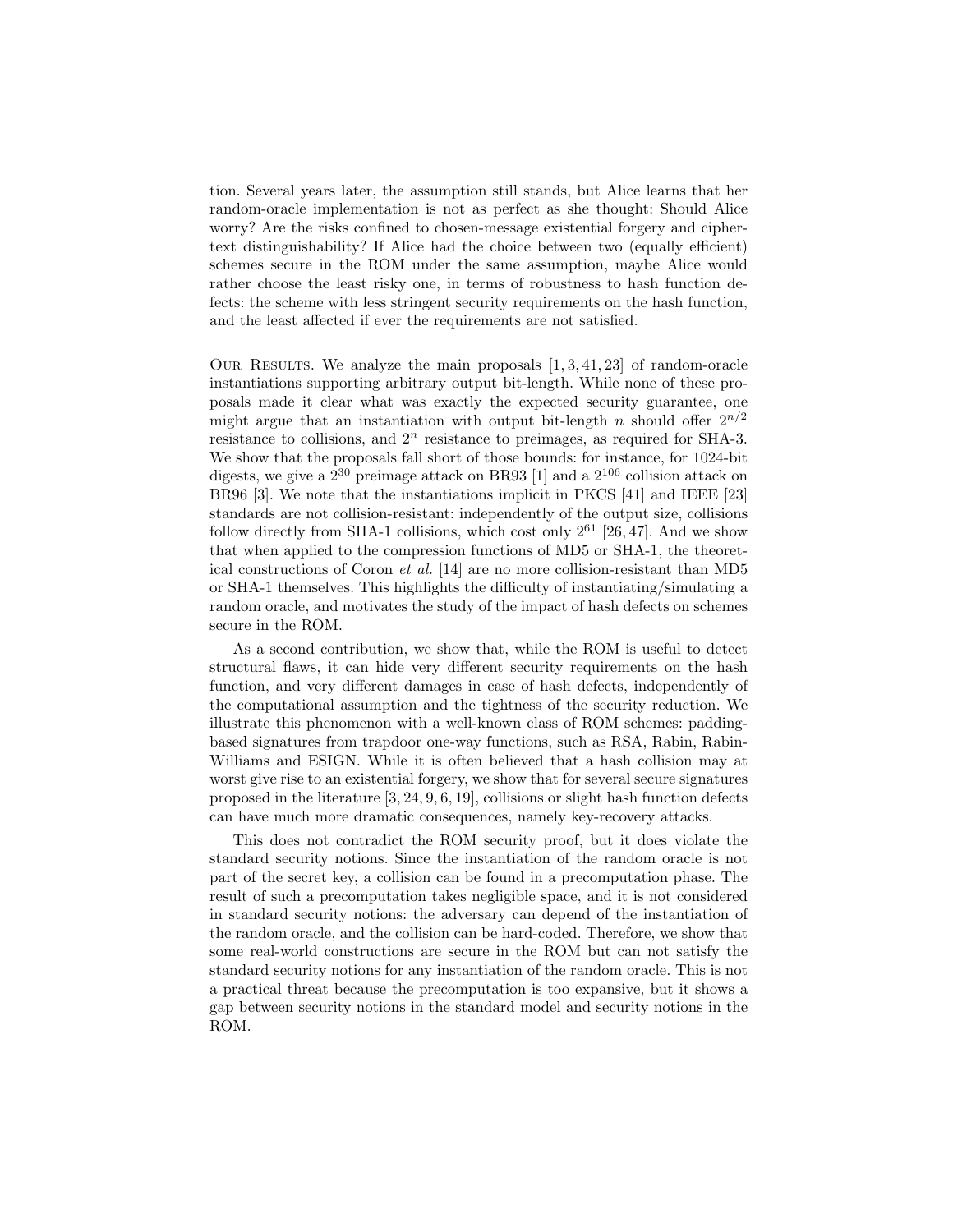Our most interesting examples are related to Rabin and Rabin-Williams signatures, but the issues are not restricted to factoring-based schemes: in the full version, we show similar problems for a recent lattice-based signature scheme [19]. For instance, we remark that any hash collision discloses the master key in the ID-based cryptosystem of Boneh et al. [9], and the secret key in the Rabin-Williams signature scheme for which Bernstein [6] recently proved tight security, which was not mentioned in either [9, 6]. Interestingly, we show that a slight modification of the signing process can prevent our collision-based key-recovery attacks, while preserving the ROM security result. We give evidence that in the case of RSA and Rabin/Rabin-Williams, an appropriate PSS padding (with large salt) is more robust than all other paddings known, especially deterministic ones and randomized paddings with small randomness, including Katz-Wang [27] which achieve tightness.

To put things into perspective, consider the Rabin-Williams signature included in the IEEE P1363 standard [23]: it can be optionally deterministic or randomized, but the deterministic version has no tight reduction. Since tightness was a key factor in standardizing RSA-PSS over RSA-FDH, one might be tempted to replace this deterministic Rabin-Williams by its "tight" variant analyzed by Bernstein [6], but doing so would have led to a chosen-message key-recovery attack from any SHA-1 collision because such collisions provide collisions on the RO-instantiation of the P1363 standard. Alternatively, there would have also been a chosen-message key-recovery attack if IEEE P1363 had simply used the BR93 RO-instantiation [1], due to the preimage attack.

Some of the problems we discuss are related to the issue of how to derandomize a signature scheme. As a side-remark, we show that the derandomization technique proposed by Granboulan [22] to fix ESIGN during the NESSIE European project is not completely sound: when applied to ESIGN or DSA, it may leak the secret key. Finally, while this paper focuses on the ROM, we believe that in general, not just in the ROM, it is also interesting to identify necessary (possibly minimal) assumptions for security, and to assess the security impact when assumptions do not hold. This is useful when comparing cryptographic schemes, and can complement provable security results.

ROAD MAP. We assume the reader is familiar with hash functions, the ROM [1] and provable security for signatures [21]. In Sect. 2, we recall and analyze random-oracle instantiations for large output size. Next, we study the implications of hash function defects for ROM signatures based on a trapdoor oneway function and a padding: we recall such schemes in Sect. 3. In Sect. 4, we study the robustness of derandomized Rabin/Rabin-Williams signatures, which are used in [6] and the ID-based cryptosystem of [9]. In Sect. 5, we compare the robustness of RSA and Rabin/Rabin-Williams.

# 2 Random-Oracle Instantiations for Large Output

In this section, we describe and analyze random-oracle instantiations supporting arbitrary output bit-length that have been proposed in the literature, namely [1,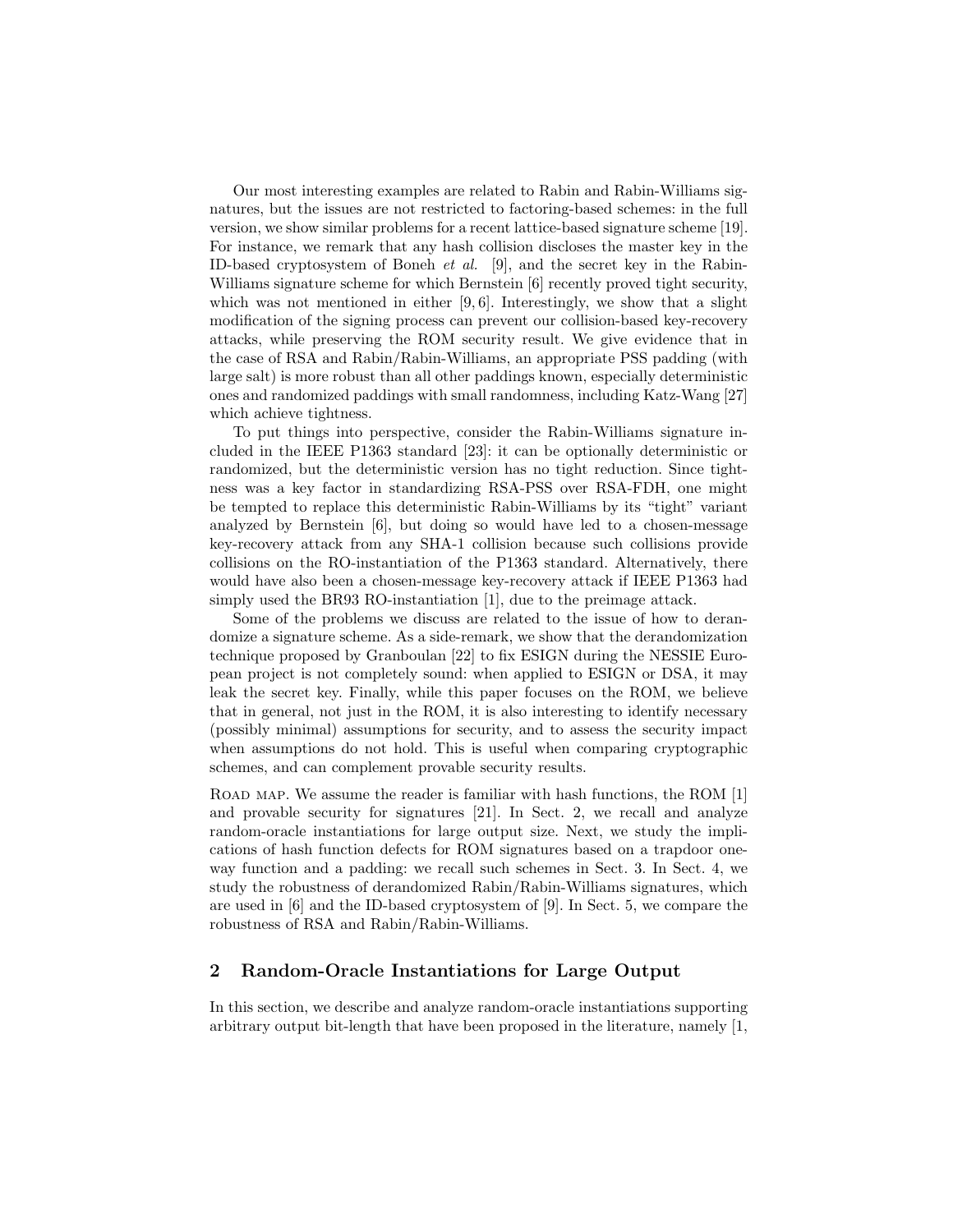3, 14] and the instantiations implicit in the PKCS#1 v2.1 [41] and IEEE P1363 [23] standards. For completeness, we also briefly discuss collision-resistant hash functions such as [11, 32]. While some of the instantiations make use of MD5, that alone is insufficient to discard them. Indeed, though the collision-resistance of MD5 is seriously broken [48, 29], many usages of MD5 are not threatened yet: for instance, there is still no practical attack on HMAC-MD5.

### 2.1 The 1993 Instantiation by Bellare and Rogaway

Description. In their seminal paper on the ROM [1], Bellare and Rogaway gave guidelines to instantiate a random oracle (see [1, Sect. 6]), but the only explicit construction is the following one, which we call BR93:

- Let  $h_4: \{0,1\}^{512} \rightarrow \{0,1\}^{128}$  be the first compression function of MD5, that is the compression function evaluated with the initial IV of MD5.
- Let  $h' : \{0,1\}^{256} \rightarrow \{0,1\}^{64}$  defined by  $h'(x)$  being the first 64 bits of  $h_4((xx) \oplus C)$ , for a randomly chosen 512-bit constant C. The function  $h'$ defines a pseudo-random number generator  $h''(x) : \{0,1\}^{192} \rightarrow \{0,1\}^*$  by counter as follows<sup>3</sup>:  $h''(x) = h'(x\langle 0 \rangle) ||h'(x\langle 1 \rangle) ||h'(x\langle 2 \rangle) \dots$  where  $\langle i \rangle$  is the encoding of i into 64 bits.
- Finally, the BR93 instantiation of the random oracle is the truncation (prefix) of  $h(x): \{0,1\}^* \to \{0,1\}^*$  defined as follows. First, one applies a padding to x by adding a bit 1 and enough bits 0 to obtain a bitstring  $x'$  whose bitlength is a multiple of 128. Then, if we divide  $x'$  into 128-bit blocks as  $x' = x'_0 \dots x'_{n-1}$ , then  $h(x) = h''(x'_0(0)) \oplus h''(x'_1(1)) \oplus \cdots \oplus h''(x'_{n-1}(n-1)),$ that is,  $h(x)$  is the XOR of the *n* streams produced by each of the  $x'_i$ .

Weaknesses. We claim that BR93 is much weaker than a random oracle with respect to collision and preimage resistance, independently of the choice of the underlying compression function (MD5 here). In fact, BR93 is an instance of XHASH, i.e. each block produces an independent output, and the output are combined by a simple XOR sum. Finding preimages in such a function is also known as the k-sum problem: given some lists  $L_1, L_2, \ldots, L_k$  of r-bit values, we want to find  $l_1 \in L_1, ..., l_k \in L_k$  such that  $\bigoplus_{i=1}^k l_k = 0$ . This problem can be solved by Wagner's generalized birthday [46], which gives a collision attack with complexity  $2^{67}$  and preimage attack with complexity  $2^{68}$ . However, the parameters of this  $k$ -sum instance can be quite degenerate: we can have  $k$  as big as we like, if we use a message of appropriate length. In this case, we can use a very efficient attack based on linear algebra when  $k \geq r$ .

Concretely, we give a preimage attack on n bits with complexity  $n^3$  using messages of  $n$  blocks. For instance, a preimage attack on 1024 bits with messages of  $1024$  blocks costs  $2^{30}$  elementary operations, which is very practical.

Linearization attack. We will describe a preimage attack on BR93 truncated to n bits, where the main part of the attack is the resoltion of a linear system of size n. Let us choose two distinct 128-bit blocks a and b, and let  $\tilde{h}$  be the

<sup>&</sup>lt;sup>3</sup> The paper [1] actually says 224 instead of 192 for the input size of  $h'$ , but that would be incompatible with the definition of  $h'$  as  $224 + 64 = 288 > 256$ .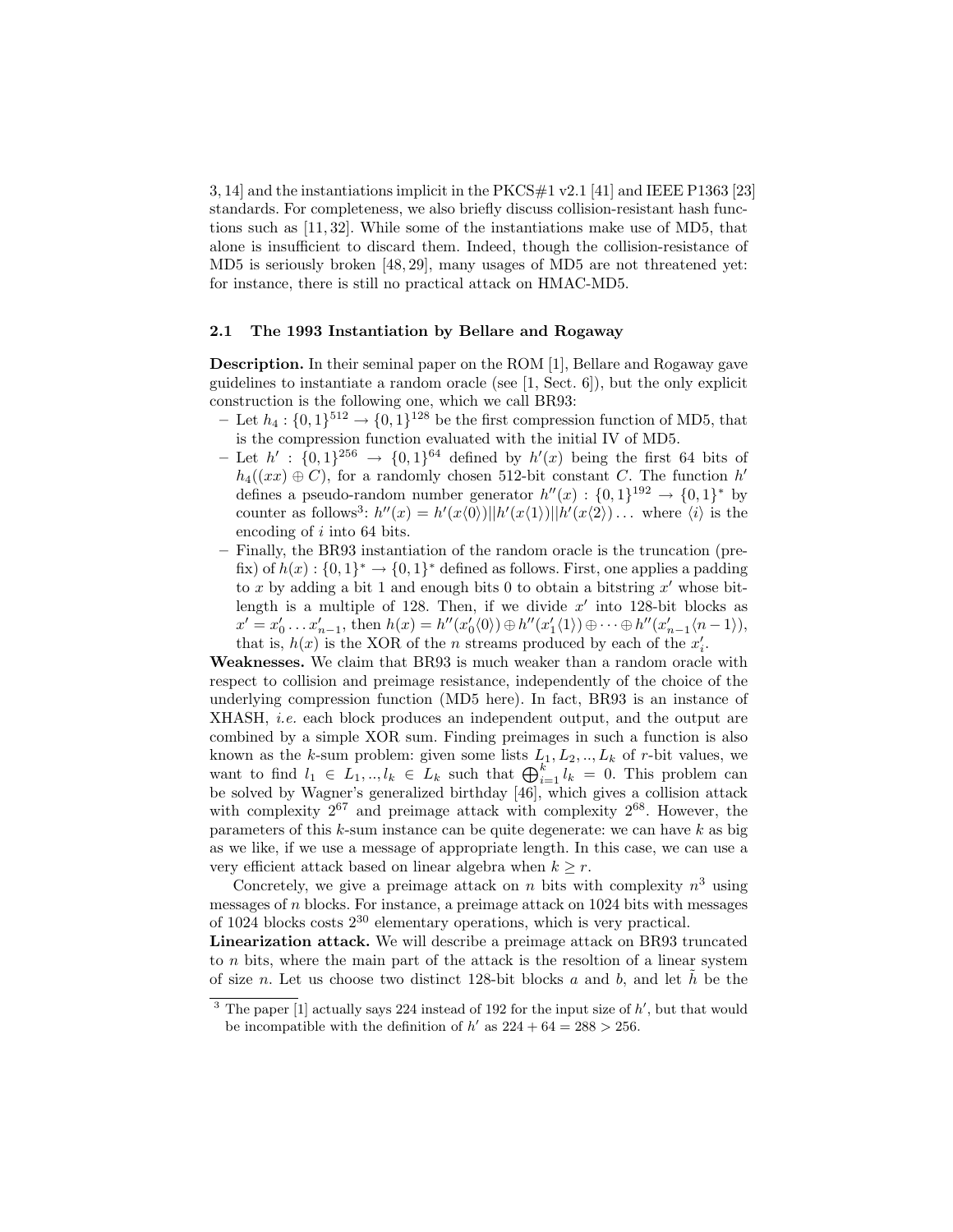target value of our preimage attack. We build the following vector  $v$  and matrix  $\Delta$ , where all the calls to  $h''$  are truncated to n bits, and  $x'_n$  is the padding of a message of exactly  $n$  blocks:

$$
v = h''(a\langle 0 \rangle) \oplus h''(a\langle 1 \rangle) \oplus \cdots \oplus h''(a\langle n-1 \rangle) \oplus h''(x'_n\langle n \rangle) \oplus \tilde{h}
$$
  

$$
\Delta = [h''(a\langle i \rangle) \oplus h''(b\langle i \rangle)]_{i=0}^{n-1}
$$

We solve the equation  $\Delta \times u = v$  by linear algebra. Since the matrix  $\Delta$  has size  $n \times n$ , there is a good probability to find a solution. Then we build the message x as follows:

$$
x_i = \begin{cases} a & \text{if } u^{[i]} = 0 \\ b & \text{if } u^{[i]} = 1 \end{cases}
$$

This will give a preimage because

$$
h(x) = h''(x'_n \langle n \rangle) \oplus \bigoplus_{i=0}^{n-1} h''(x'_i \langle i \rangle)
$$
  
\n
$$
= h''(x'_n \langle n \rangle) \oplus \bigoplus_{u^{[i]}=0} h''(a \langle i \rangle) \oplus \bigoplus_{u^{[i]}=1} h''(b \langle i \rangle)
$$
  
\n
$$
= h''(x'_n \langle n \rangle) \oplus \bigoplus_{i=0}^{n-1} h''(a \langle i \rangle) \oplus \bigoplus_{u^{[i]}=1} \left( h''(a \langle i \rangle) \oplus h''(b \langle i \rangle) \right)
$$
  
\n
$$
= \tilde{h} \oplus v \oplus \Delta \times u = \tilde{h}
$$

This attack was first described in [?, Appendix A], and is cited in Wagner's paper. This linearization attack has also been used to break IFSB, a hash function that can be described as  $k$ -sum instance [?].

### 2.2 The 1996 Instantiation by Bellare and Rogaway

Description. In their paper [3] on PSS, Bellare and Rogaway proposed another instantiation [3, App. A], which we call BR96: let  $H = M\text{D}5$  or SHA-1, and define  $h_{BR96}(x)$  as the appropriate truncation (prefix) of:

$$
H(\mathsf{const}\langle0\rangle x) || H(\mathsf{const}\langle1\rangle x) || H(\mathsf{const}\langle2\rangle x) || \ldots
$$

where the constant const should be unique to  $h$ . If another instantiation is needed, one should change const. BR96 is very close to a previous construction described in the OAEP paper  $[2]$  where H above is replaced by the 80-bit truncation of SHA-1, but that construction was not explicitly recommended to instantiate a random oracle, though it was used as a building block in an implementation of RSA-OAEP.

**Weaknesses.** We note that since H is a MD function,  $h_{BR96}$  can be viewed as the concatenation of MD functions, where each  $H_i: x \mapsto H(\text{const}\langle i \rangle x)$  is a distinct iterative hash function, which implies: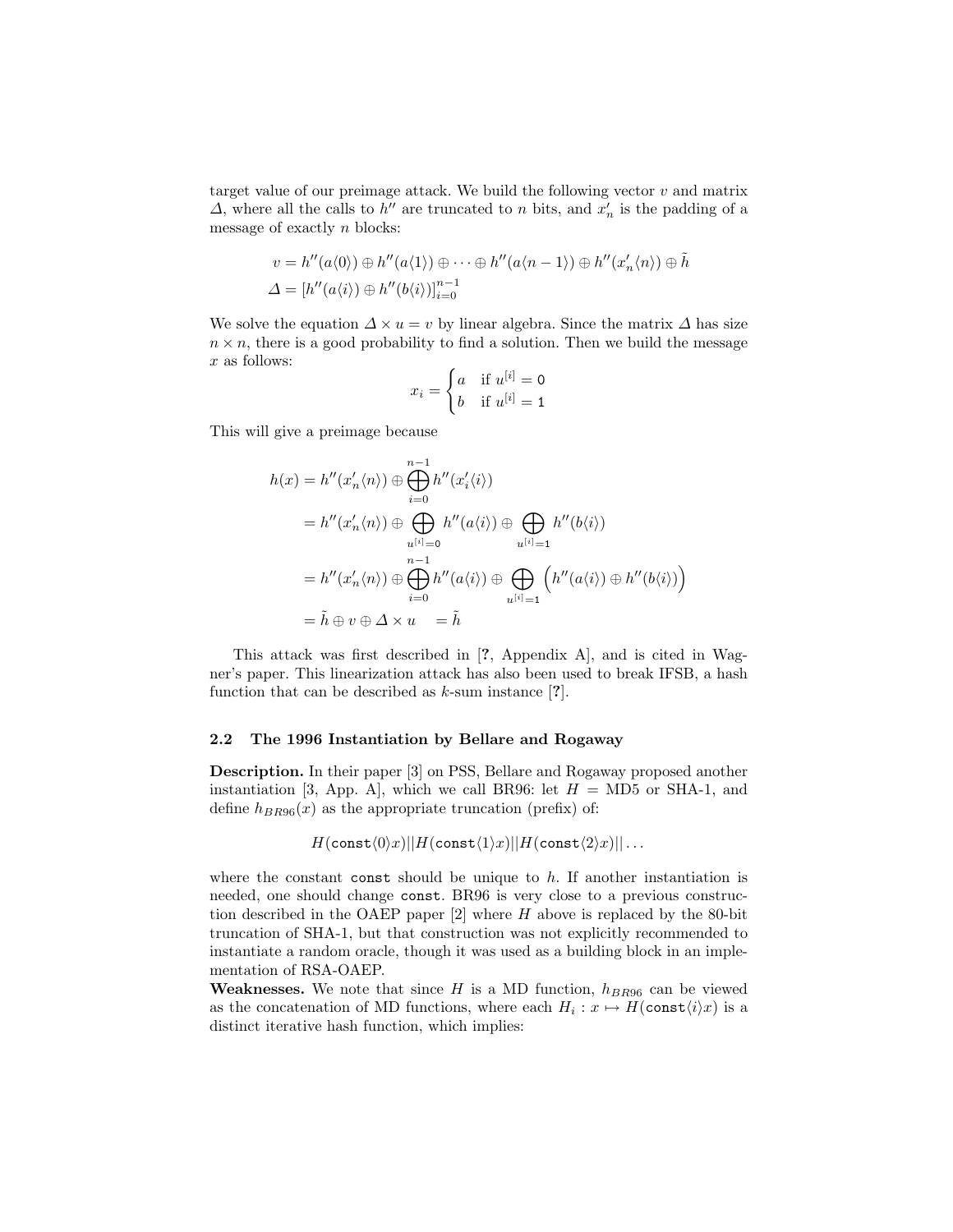- $h_{BR96}$  can be distinguished from a random oracle. More precisely, BR96 suffers from the same extension problems as any MD function: if the output size of  $h_{BR96}$  is an exact multiple of that of H, and if  $m_1$  has appropriate size, then  $h_{BR96}(m_1||m_2)$  can be computed from  $h_{BR96}(m_1)$  and  $m_2$ .
- $-h_{BR96}$  is weaker than a random oracle with respect to collision and preimage resistance, independently of the choice of the underlying hash function (except its output size), thanks to Joux's multicollision technique [25].

Recall that Joux [25] showed that the concatenation of two or more MD-iterated hash functions has roughly the same security as a single hash function. More precisely, if one concatenates  $k$  iterated hash functions with an internal size of  $n$ bits each, [25] finds a collision in the concatenation for a workload of  $n^{k-1} \times 2^{n/2}$ , and preimages for an imprecise workload of  $\text{poly}(n^k)2^n$ .

A closer analysis of the collision attack shows that the cost  $n^{k-1} \times 2^{n/2}$ can actually be reduced to  $[(n/2)^{k-1} + (n/2)^{k-2} + \cdots + 1] \times 2^{n/2} \le (n/2)^{k-1} \times$  $(n/2)/(n/2-1) \times 2^{n/2} \approx (n/2)^{k-1} \times 2^{n/2}$ . And there seems to be a more efficient preimage attack by generalizing the basic preimage attack against two hash functions as follows. First, build a  $2^{n^{k-1}/2^{k-2}}$ -multicollision on the first hash function  $F_1$ , and look for an extra block that maps this multicollision to the target value of  $F_1$ . Then build a multicollision in  $F_2$  using the messages of the first multicollision: each collision in  $F_2$  requires a set of  $2^{n/2}$  messages, which will be built from  $n/2$  colliding pairs in  $F_1$ . Thus we should get a  $2^{n^{k-2}}/2^{k-3}$ multicollision in  $F_1$ . We will also use the last n colliding pairs for a preimage search on  $F_1$ . This gives us a  $2^{n^{k-2}}/2^{k-3}$ -multicollision in  $F_1||F_2$  which is also a preimage. We apply the technique iteratively to build a  $2<sup>n</sup>$ -multicollision for  $F_1||F_2||...F_{k-1}$  which is also a preimage. If we compute  $F_k$  on the set of  $2^n$ colliding messages, we expect to find one preimage against the full concatenation. The most expensive steps of this attack are the preimage search, because the collision finding steps all have complexity  $O(n^k \times 2^{n/2})$ . The preimage step on  $F_i$  requires to compute  $F_i$  on  $2^n$  messages, which are made of n block pairs of length  $n^{i-2}/2^{i-2}$  and one block of length  $n^{i-2}/2i-3$ . If we do an amortized analysis, each computation requires to hash 2 blocks from message pairs, and the final block, which gives a cost of  $n^{i-2}/2^{i-4} \times 2^n$ . The cost of the full preimage search is roughly equivalent to the cost of the last preimage search, which is  $n^{k-2}/2^{k-4} \times 2^n$ .

We now apply this to BR96. For instance, if  $H$  is MD5, we can find collisions in 1024 bits of the output with a workload of essentially  $64^7 \cdot 2^{64} = 2^{106}$ , where the colliding messages will be of length  $64^7 = 2^{42}$  blocks; and we can find preimages of 1024 bits of the output with a workload of  $128^6/2^4 \cdot 2^{128} = 2^{166}$ . These complexities are clearly impractical and do not threaten [3], but they are much lower than the theoretical security of a 1024-bit random oracle.

For the same reason, BR96 is also malleable. For instance, we can create pairs of messages  $x_0, x_1$  such that  $H(\text{const}(i)x_0) = H(\text{const}(i)x_1)$  for all i's except the last one. We will build a multicollision set of  $2^{n/4}$  such messages, and we expect to find one quadruplet such that  $H(x_0) \oplus H(x_1) \oplus H(x_2) \oplus H(x_3) = 0$ .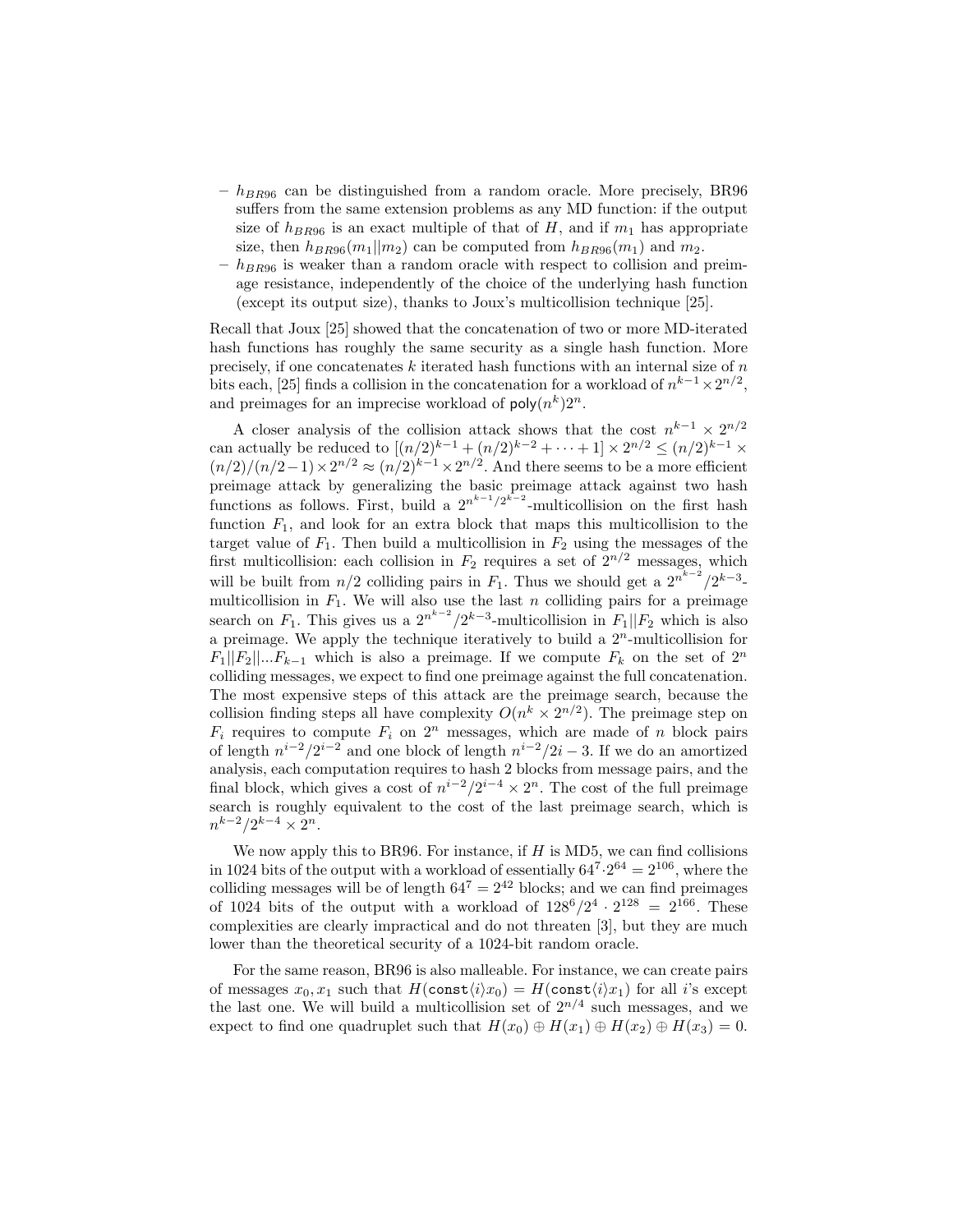In the full version, we show how this kind of malleability can be exploited to attack GPV [19].

As another example, consider the previous instantiation of BR96 for 1024-bit digests, using MD5. We can find two near-collisions where the most significant 384 bits are equal, with of a workload of essentially  $64^2 \cdot 2^{64} = 2^{76}$ . Such nearcollisions give existential forgeries for the historical version [37] of ESIGN.

### 2.3 Recent Instantiations by Coron et al. (CDMP)

Description. Coron et al. [14] (CDMP) proposed several variations of Merkle-Damgård to build a random oracle from an (ideal) compression function or an (ideal) block-cipher using the Davies-Meyer mode. They proposed four variants of MD for input domain extensions (namely, Prefix-Free Encoding, Dropping Some Output Bits, Using NMAC, and Using HMAC) and one scheme (only in the full version of  $[14]$  for *output* domain extension. The output extension scheme is similar to BR96, but the counter is included after the message (which is reminiscent of the MGF1 pseudo-random number generator used in several standards [23, 41]):

$$
h_{CDMP}(x) = H(x\langle 0 \rangle) ||H(x\langle 1 \rangle)||H(x\langle 2 \rangle)|| \dots
$$

where  $H$  is one of the four input extension schemes. This choice is due to efficiency considerations, but we will see that it has a strong security impact. The main advantage of [14] is its security proof: all the constructions are proved indifferentiable from a random oracle (in the sense of Maurer *et al.* [33]), if the underlying compression function is a random oracle, or if it uses the Davies-Meyer mode with an ideal block cipher. However, no recommendation is given in [14] for the choice of the underlying compression function (or the underlying block cipher for Davies-Meyer). So strictly speaking, unlike [1, 3], there was no fully concrete proposal of a random-oracle instantiation: still, one may want to apply the constructions to usual compression functions.

Weaknesses. One should be careful not to overestimate the significance of indifferentiability security proofs: in practice, there is no ideal compression function. It was shown by [5] that none of the CDMP constructions necessarily preserve collision-resistance: they give (theoretical) examples of collision-resistant compression functions for which the resulting hash function is not collision-resistant.

While [14] was presented as a fix to the MD construction, we show that if one applies these fixes to MD5 or SHA-1, one can still find collisions in the new hash function (independently of the chosen output length) with the same cost as the original MD5 or SHA-1. This means that [14] does not address collision attacks on MD5 and SHA-1. To see this, we first show that the four input extensions are not collision resistant if applied to the compression functions of MD5 or SHA-1. This is trivial for *Dropping Some Output Bits, Using NMAC*, and *Using* HMAC, because these constructions are nested: an inner collision becomes an outer collision. So the only potentially tricky case is Prefix-Free Encoding, for which [14] proposed only two instantiations: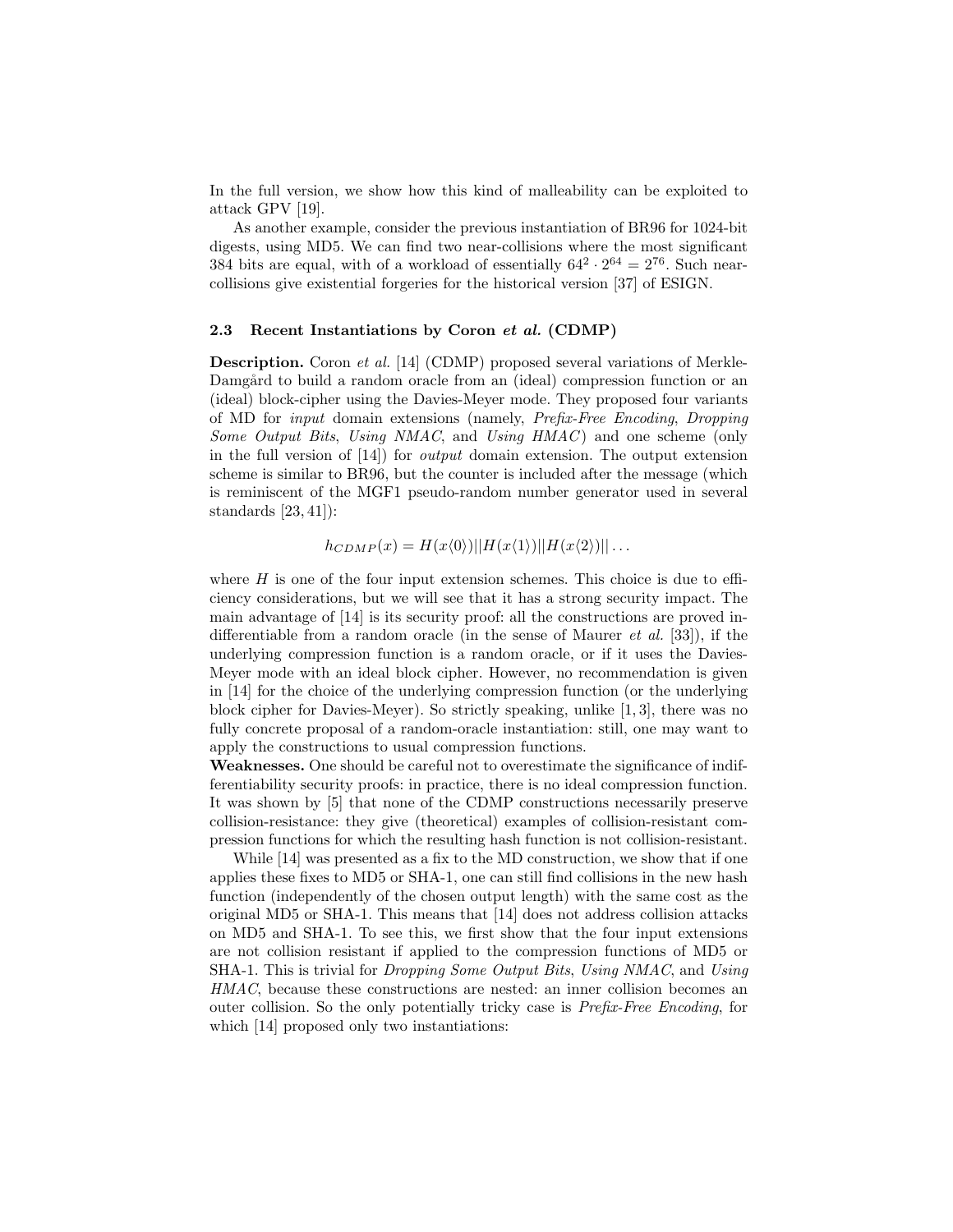- prepend the message size as the first block. It turns out that MD5/SHA-1 collision attacks [48, 47] can be extended to this case, because the number of blocks of colliding messages produced is equal and already known in advance, and it is well-known that existing MD5/SHA-1 collision attacks can be extended to any given IV.
- use the first bit of each message block as a flag to distinguish the last message block. Since the number of blocks in MD5/SHA-1 colliding messages is very small, and the first bit of each block is random looking, we can simply produce random collisions until one has the required form.

Now, because of the iterated structure of the four input extensions, these collisions give rise to collisions in the output extension  $h_{CDMP}$ . More generally, while  $h_{CDMP}$  is indifferentiable from a random oracle if H is also indifferentiable, any collision in H becomes a collision in  $h_{CDMP}$  if H has an iterative structure like MD or the four input extensions: namely,  $H(x_0) = H(x_1)$  implies  $H(x_0\langle i \rangle) = H(x_1\langle i \rangle)$  and therefore  $h_{CDMP}(x_0) = h_{CDMP}(x_1)$ .

Hence, we have shown that if the CDMP constructions are applied to the compression functions of MD5 or SHA-1 for an arbitrary output size, the cost of producing collisions remains essentially the same as for MD5 or SHA-1 [26]. Of course, one could try to use different compression functions, but no concrete recommendation is given in [14].

### 2.4 Instantiations in PKCS and IEEE Standards

Description. No cryptographic standard currently specifies a random-oracle instantiation for arbitrary size. However, several instantiations are implicit in PKCS #1 v2.1 [41] and IEEE P1363 [23], because RSA-OAEP [2] and RSA-PSS [3] are standardized:

- $-$  RSA-OAEP requires two random oracles G and H with small input size (less than the RSA modulus), which are both instantiated in PKCS by the MGF1 pseudo-random number generator [41]. Recall that MGF1 is simply a hash function in counter mode like  $h_{CDMP}$ , except that the counter is over four bytes:  $MGF1(x) = h(x\langle 0 \rangle)||h(x\langle 1 \rangle)||h(x\langle 2 \rangle)|| \dots$ , where h is either SHA-1 or a SHA-2.
- RSA-PSS also requires two random oracles  $G$  and  $H$ , but while  $G$  still has small input size,  $H$  has a small output size but possibly large inputs. In PKCS,  $H$  is instantiated by SHA-1 or SHA-2, and  $G$  is instantiated by MGF1.

Thus, none of the oracles required by RSA-OAEP and RSA-PSS have both a large input and output as would be required by RSA-FDH. Still, MGF1 is a potential random-oracle instantiation, because it supports arbitrarily large input and output.

There is another implicit instantiation in IEEE P1363 [23]. Indeed, it includes a Rabin-Williams signature using a variant of the PSS encoding [3] (as described in [24]) called EMSA-PSS in [41] and EMSA4 in [23]: the main difference between EMSA-PSS and PSS [3] (described in Sect. 3.2) is that the message is first hashed before going through the PSS encoding. But it is specified in [23] that the salt can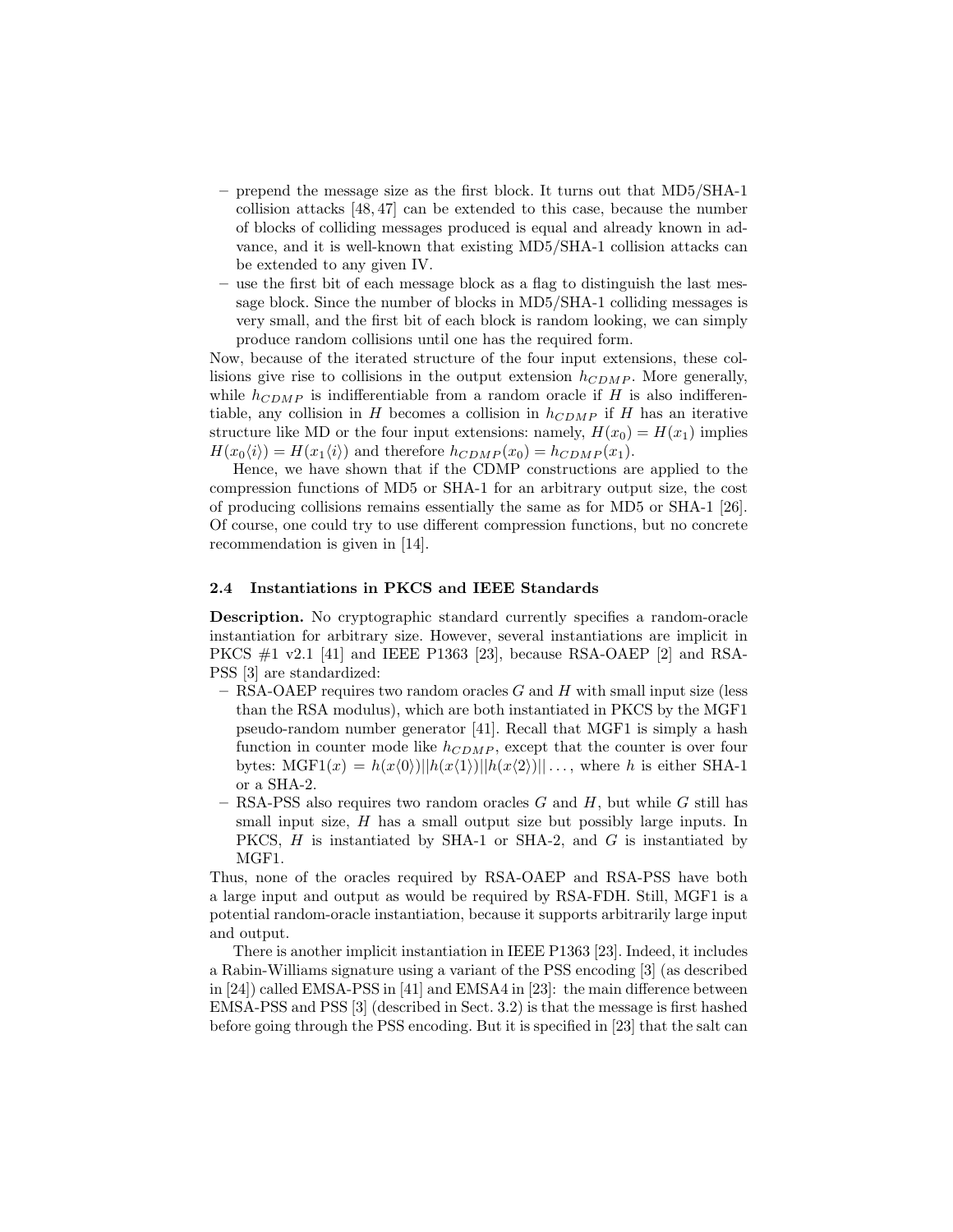optionally be set to zero, in which case "the signature scheme is deterministic, similar to Full-Domain Hashing". Thus, one can view EMSA-PSS with zero salt as an instantiation of a FDH: since the padding constants are zero, this amounts to essentially hash the message twice in a row, then apply MGF1; concatenate the output and the input of MGF1, and append the "BC" byte.

Weaknesses. The case of MGF1 has already been analyzed with the CDMP case in the previous subsection: using SHA-1 or any MD-iterated hash function, the cost of producing collisions in MGF1 remains as low as for the underlying hash function. And EMSA-PSS with zero salt is clearly no more collisionresistant than the underlying hash function. Note also that the "BC" byte makes it differentiable from a random oracle. Hence, independently of the output size chosen, finding collisions on the PKCS/IEEE instantiations costs as low as for the underlying hash function MD5 or SHA-1.

#### 2.5 Provably collision-resistant hash functions

To conclude this section, we briefly discuss the case of hash functions which are provably collision-resistant under appropriate computational assumptions. Though not designed nor recommended to instantiate random oracles, they might be potential candidates since they usually support large output size. But it is folklore that none should be viewed nor used as a random oracle, because they have special properties which are not satisfied by a random oracle, typically malleability. Consider for instance two recent collision-resistant hash functions:

- VSH [11], which is collision-resistant provided that a certain problem related to factorization is hard. The output set is  $\mathbb{Z}_N^{\times}$ , where N is hard to factor.
- SWIFFT [32], which is (asymptotically) collision-resistant and one-way, provided that certain lattice approximation problems are hard. The smallest output size is 528 bits, but larger sizes are possible.

These functions are malleable in the following sense. In [32], it is noted that for any two inputs  $x_1$  and  $x_2$  such that  $x_1 + x_2$  is a valid input, SWIFFT( $x_1$ ) + SWIFFT $(x_2)$  = SWIFFT $(x_1 + x_2)$ . By definition of VSH [11], it is easy to generate  $M_0 \neq M_1$  such that  $4VSH(M_0) \equiv VSH(M_1) \pmod{N}$  where N is the public modulus. More generally, for any product  $s > 1$  of very small distinct primes (chosen among the primes used by the VSH compression function), it is easy to generate  $M_0 \neq M_1$  such that  $s^2 \text{VSH}(M_0) \equiv \text{VSH}(M_1) \pmod{N}$ .

We will see that such malleability relationships can be exploited to attack certain signature schemes. The malleability of SWIFFT can be exploited to attack the GPV signature [19] (see the full version), and the malleability of VSH can be exploited to attack Rabin and Rabin-Williams signatures. But we stress that neither VSH or SWIFFT were recommended to be used with these signatures.

# 3 Padding-based Signatures in the Random-Oracle Model

We study the impact of hash function defects for the class of ROM-secure signatures obtained by combining a trapdoor one-way function/permutation and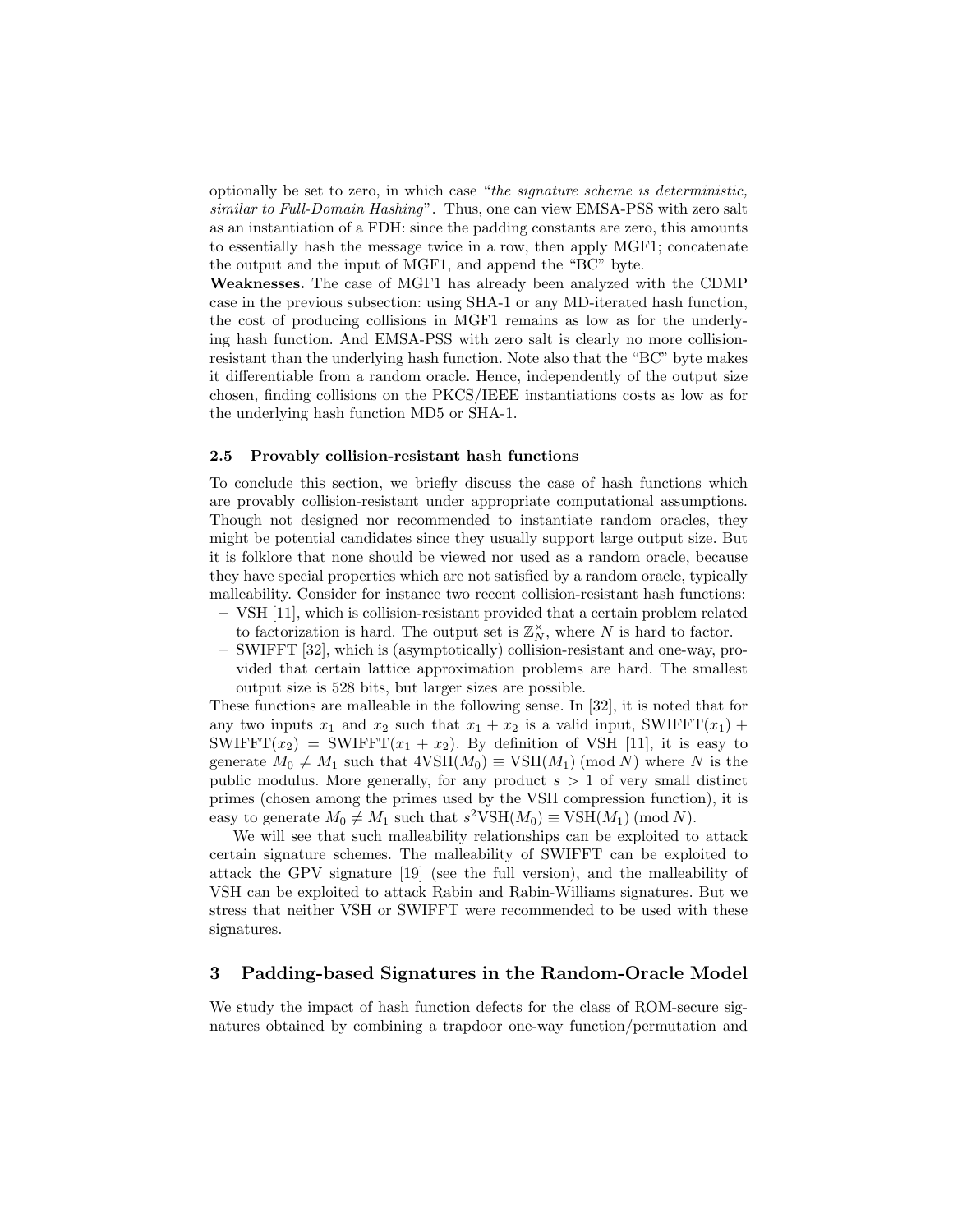a padding. More precisely, we consider secure versions of RSA, Rabin, Rabin-Williams and ESIGN with appropriate paddings: FDH [1], PSS [3], PFDH [12] and KW [27]. This section briefly recalls these components.

## 3.1 Signatures from Trapdoor One-Way Functions

Let  $\sigma$  denote the raw signature algorithm which, given as input a message  $m \in$ M outputs a signature  $\sigma(m) \in \mathcal{S}$ : the algorithm can be either deterministic or probabilistic. We consider signatures based on a trapdoor one-way function  $f : \mathcal{S} \rightarrow \mathcal{M}$ :

- If f is 1-to-1, we obtain a deterministic scheme with  $\sigma(m) = f^{-1}(m)$ .
- If f is many-to-1, we obtain a probabilistic scheme with  $\sigma(m)$  selected uniformly at random in the set  $f^-(m)$  of preimages: we require that the trapdoor enables such preimage sampling.

Verification checks that a given signature s belongs to S and that  $f(s) = m$ .

**RSA.** Let  $(N, e, d)$  be the usual RSA keys where the exponent d is secret. We have  $\mathcal{M} = \mathcal{S} = \mathbb{Z}_N$ , and take the RSA trapdoor permutation  $f(x) = x^e$  defined over  $\mathcal{M}$ , whose inverse is  $f^{-1}(x) = x^d$ .

**Rabin [40].** Let  $N = pq$  be a usual RSA modulus. Then we take the squaring function  $f(x) = x^2$ , which is a 4-to-1 mapping from  $S = \mathbb{Z}_N^{\times}$  to the subgroup M of quadratic residues mod  $N$ . Inverting  $f$  is equivalent to factoring  $N$ .

Rabin-Williams [49]. This is a variation of Rabin signatures based on tweaks, using a modulus  $N = pq$  such that  $p \equiv 3 \pmod{8}$  and  $q \equiv 7 \pmod{8}$ . This has two notable features: one can take  $\mathcal{M} = \mathbb{Z}_N$  (rather than having to deal with quadratic residues), and one can obtain mappings onto  $\mathcal M$  which are either 4-to-1 or 1-to-1, and whose inversion is equivalent to factoring. For any  $m \in \mathcal{M}$ , there are exactly four triplets  $(e, f, s) \in \mathcal{S} = \{-1, 1\} \times \{1, 2\} \times \{0, \ldots, N - 1\}$  such that  $m \equiv e f s^2$ , and these so-called tweaked square roots can all be efficiently computed using  $p$  and  $q$ . Furthermore, the *principal* tweaked square root is the only square root such that e is 1 if m is a square modulo q, otherwise -1; f is 1 if em is a square modulo p, otherwise 2; and s is a square modulo  $N = pq$ . We thus obtain two trapdoor one-way functions, depending on the choice of  $\mathcal{S}$ :

- By taking the 4-to-1 mapping, we obtain the probabilistic signature scheme PRW.
- By taking the 1-to-1 mapping where  $\mathcal S$  is confined to principal tweaked square roots, we obtain the deterministic signature scheme DRW. Ignoring technical details, this is essentially the Rabin-Williams used in IEEE P1363 [23].

ESIGN [37, 36]. We only give an informal description. ESIGN uses an RSA modulus of the form  $N = p^2q$  such that p, q have bit-length k, and N has bitlength 3k. There is a small public exponent  $e \geq 8$  not necessarily coprime with  $\phi(N)$ . The one-way function is the truncation of the RSA permutation  $f(x) = x^e$ to its k most significant bits. This is a many-to-one mapping from  $S = \mathbb{Z}_N$  to  $\mathcal{M} = \{0, \ldots, |N/2^{2k}| \}$ , whose inversion problem is called AER [36].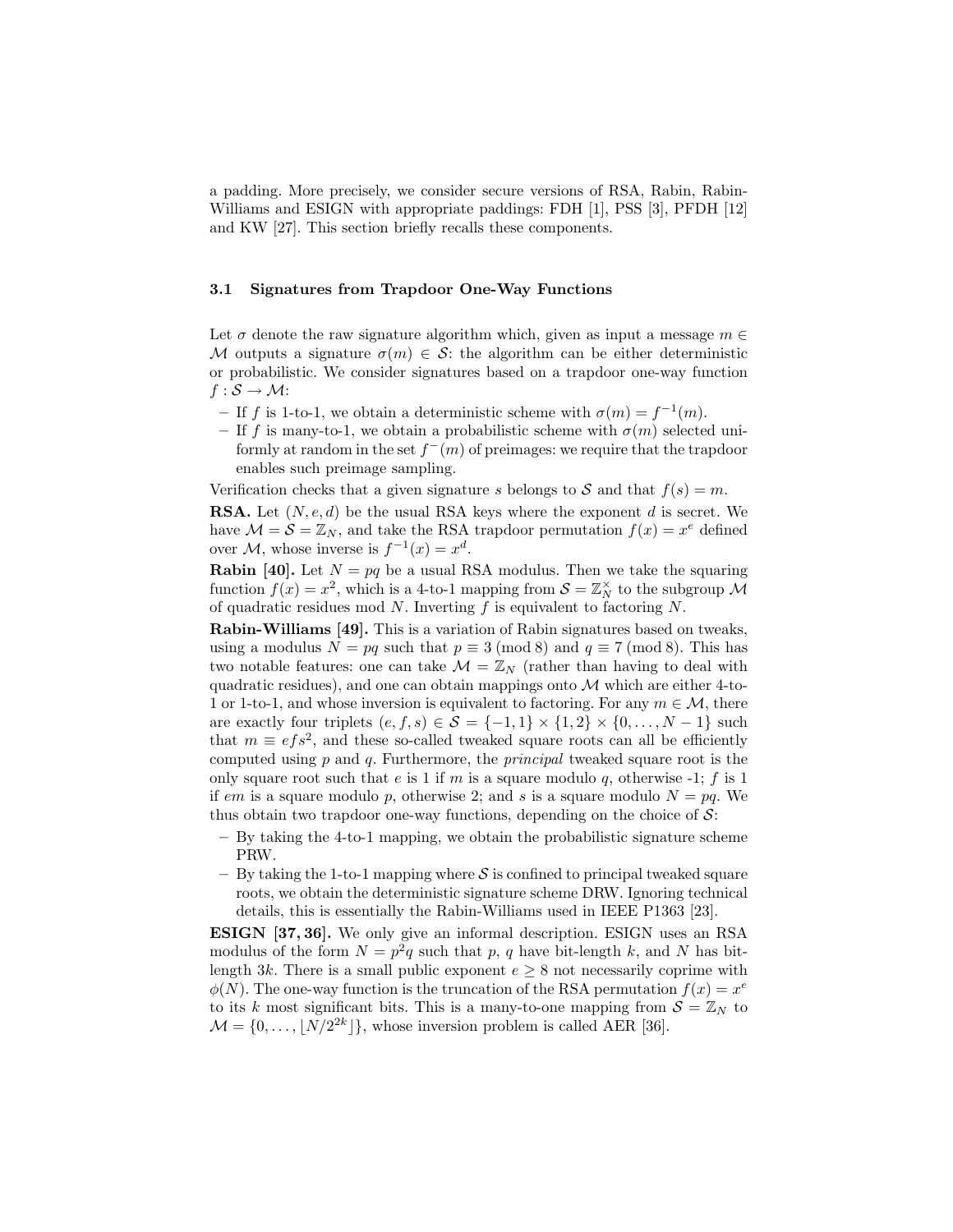#### 3.2 Paddings

A padding  $\Pi$  specifies how to sign arbitrary messages  $m \in \{0,1\}^*$ : it may be deterministic or randomized. Then the signature is  $\sigma(\Pi(m))$ , with additional data in the case of PFDH. With the exception of PSS, all the following paddings use a full-domain hash h from  $\{0,1\}^*$  to M.

FDH [1]. This deterministic padding is simply  $\Pi(m) = h(m)$ .

**PFDH** [12]. One selects a salt  $r \leftarrow_{\mathcal{R}} \{0,1\}^k$ , and let  $\Pi(m) = h(m||r)$  where h is a random oracle from  $\{0,1\}^*$  to M. The signature must include the salt r.

KW [27]. If m has never been signed, select a one-bit salt  $r \leftarrow_R \{0, 1\}$ , and let  $\Pi(m) = h(r||m).$ 

**PSS** [3]. Assume to simplify that  $\mathcal{M} = \{0, 1\}^k$  where  $k \geq k_0 + k_1$  for some integers  $k_0$  and  $k_1$ . Two random oracles  $h: \{0,1\}^* \to \{0,1\}^{k_1}$  and  $g: \{0,1\}^{k_1} \to$  $\{0,1\}^{k-k_1}$  are used. We let  $g_1$  be the function which on input  $w \in \{0,1\}^{k_1}$  returns the first  $k_0$  bits of  $g(w)$ , and let  $g_2$  be the function which on input  $w \in \{0,1\}^{k_1}$ returns the remaining  $k - k_0 - k_1$  bits of  $g(w)$ . For any message  $m \in \{0, 1\}^*$ , one selects  $r \in_R \{0,1\}^{k_0}$  and let  $w = h(m||r)$  and  $r^* = g_1(w) \oplus r$ . Finally,  $\Pi(m) = w \|r^*\| g_2(w).$ 

Standards. The PKCS [41] and IEEE P1363 [23] standards actually implement a slightly different version of PSS, called EMSA-PSS [24]: the main difference is that the message is first hashed before going through the PSS encoding. As mentioned earlier in Sect. 2.4, Rabin-Williams in IEEE P1363 is implemented as essentially DRW-PSS, but the salt can optionally be zero, in which case it becomes DRW-FDH with a specific RO-instantiation.

#### 3.3 Derandomization

Several schemes [27, 6, 9] crucially require to derandomize the signature or the padding:

- The main scheme analyzed by Bernstein [6] is derandomized PRW-FDH with the requirement that if ever the same message is submitted twice, the same signature should be output.
- The ID-based cryptosystem of Boneh et al. [9] uses derandomized Rabin-FDH for mapping identities to secret keys.
- To implement RSA-KW, Katz and Wang [27] suggested to select the one-bit salt deterministically from a secret key and the message.

We will see that how the derandomization is performed has a big impact on the security. Bernstein [6] did not specify how this derandomization should be performed: he only mentioned that if ever the same message is submitted twice, the same signature should be output, otherwise an attacker would be able to compute two random tweaked square roots of the same element (by signing twice the same message), which discloses the secret key. But Katz and Wang discussed [27, Sect. 4.1] that issue in the context of RSA signatures, and proposed the following methods:

- KW1: select the nonce as  $r = h'(K||m)$ , where h' is an independent random oracle,  $K$  is an additional secret key and  $m$  is the message.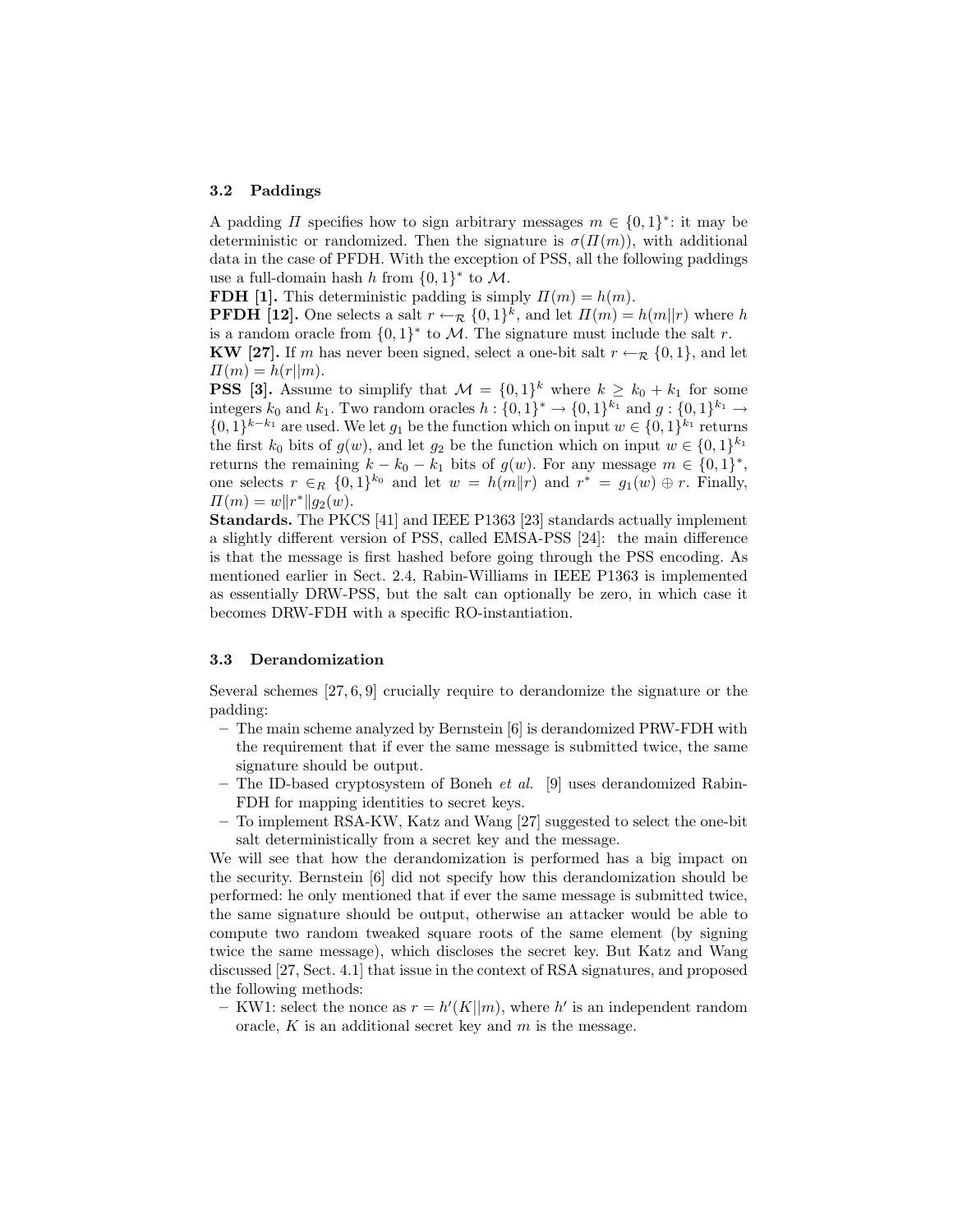- KW2: select  $r = h'(K||h(m))$  with the same notations as KW1.
- KW3: select  $r = F_K(m)$  where F is a PRF and K is an additional secret key. This is the method used in the ID-based cryptosystem [9], which is shown to preserve the ROM security proof.

In order to derandomize ESIGN to fix its security proof (see [44, 38]), Granboulan [22] earlier proposed a slightly different method: select  $r = \phi(h(m)||K||c)$ , where  $\phi$  is a one-way function with uniformly distributed output,  $K$  is an additional secret key, and c is an optional counter. The counter is necessary in ESIGN, because the signature process may actually fail for certain nonces. This derandomization technique was later adopted with a specific choice of  $\phi$  in the revised submission [18] of ESIGN to the NESSIE European project.

## 3.4 Security Results

It is well-known that for any trapdoor permutation  $f$ , the signatures FDH, PFDH and PSS are all provably secure in the ROM under the hardness of inverting the permutation, but the security proof is loose  $[1, 16]$ . In the particular case of RSA, all these security proofs can be improved, by exploiting the multiplicativity of RSA: RSA-FDH remains loose [12, 1, 3], but RSA-PFDH and RSA-PSS have a tight reduction provided that the salt is sufficiently large (see [12, 16]). Surprisingly, RSA-KW also has a tight reduction [27]. These security results also apply to DRW (under the factoring assumption), because DRW uses a 1-to-1 mapping which is homomorphic (see [24]).

The picture is a bit different with Rabin and PRW, since they use 4-to-1 mappings, but squaring is homomorphic. The derandomized versions of Rabin-FDH and PRW-FDH have a tight reduction (see [9] for Rabin-FDH and [6] for PRW-FDH). Rabin-PSS has a tight reduction (see [3]). For a complete picture of the ROM security of all Rabin-Williams variants, see [6].

ESIGN-FDH [36] and ESIGN-PSS [30] both have a loose security proof under the AER assumption, but the proof of ESIGN-FDH requires a more restricted security model than usual (see [38, 44]). There is no tightness because the oneway function is not multiplicative.

## 4 Robustness of Derandomized Signatures

We now study the robustness of derandomized signatures described in Sect. 3, for the derandomization methods proposed in [22, 27, 9], which we described in Sect. 3.3. This derandomization is crucial for the tightness of certain security proofs. We focus on derandomized Rabin-FDH and PRW-FDH.

## 4.1 Soundness

First of all, one should make sure that the derandomization technique does not affect the security proof of the randomized scheme. For KW3, this was proved in [9, App. B] using of course the PRF assumption. And a similar argument can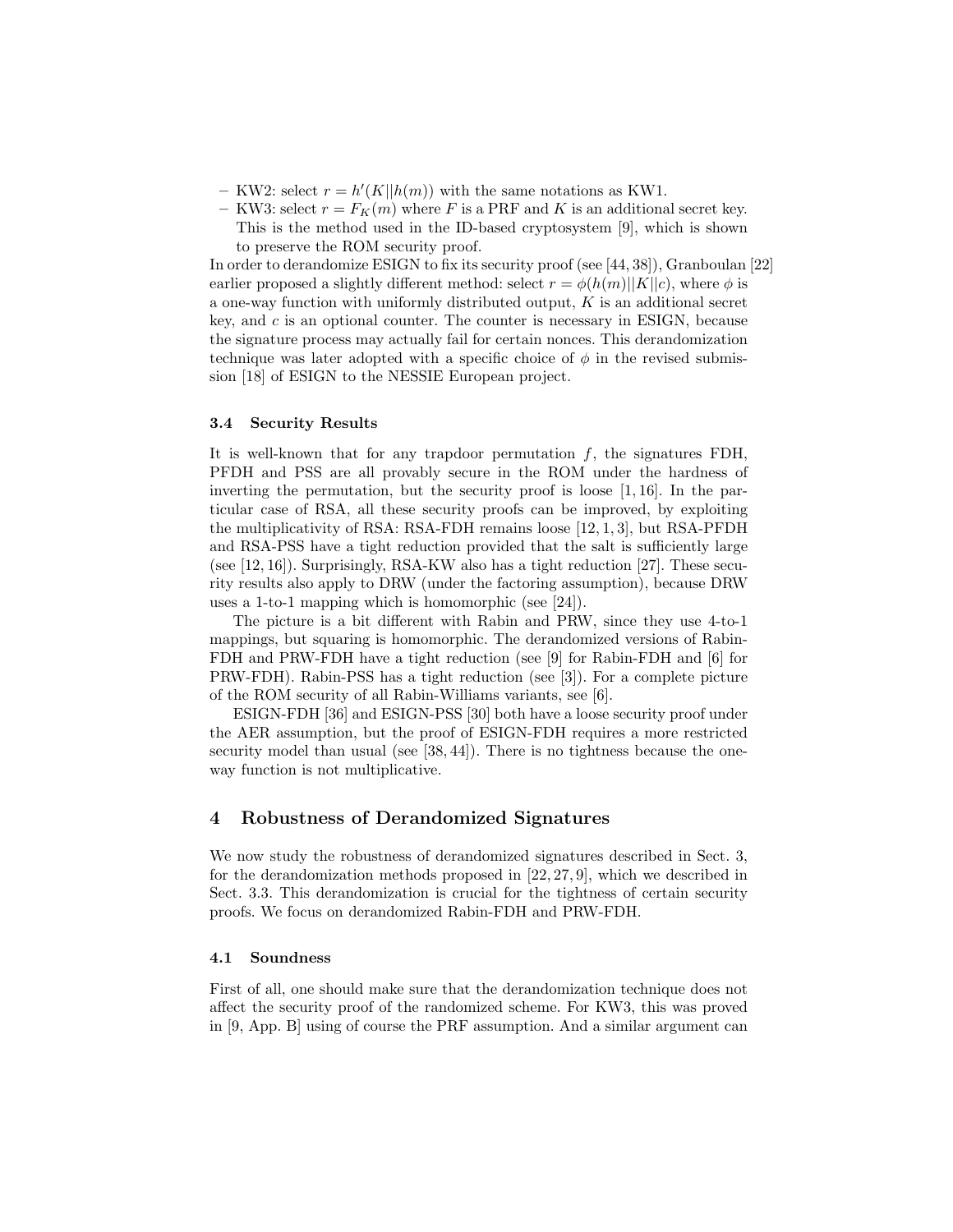be proved for KW1 and KW2, but both require another random oracle, which is debatable if the goal is to understand what are the minimal assumptions.

For the fourth randomization method however, Granboulan [22] only gave an informal argument. In fact, we note that his method is not completely sound. More precisely, if the informal argument was correct, it would also apply to the choice  $r = \phi(m||K||c)$ . Now, assume that we take for  $\phi$  an MD-iterated function for which it is easy to find collisions, but still, the function is oneway with uniformly distributed output: one potential example is SHA-1. Then an adversary could create a collision  $(m, m')$  where m and m' have the same length, which would imply that  $\phi(m||K||c) = \phi(m'||K||c)$  for all K and c. This means that by querying the signature of  $m$  and  $m'$ , the adversary would obtain two pairs message-signature which both used the same nonce  $r$ : in the case of ESIGN, this discloses the secret factorization of the modulus, and in the case of DSA, this clearly discloses the secret key. This means that [22] did not give the right assumption: instead of a one-way function with uniform output, one should consider a PRF such as in KW3.

## 4.2 Robustness to Collisions

We now look at the security if the full-domain hash  $h$  has defects, namely collisions. We show that any hash collision suffices to disclose the master key in the ID-based cryptosystem of Boneh *et al.* [9], and the secret key in the Rabin-Williams signature scheme for which Bernstein proved tight security [6], because of the way derandomization is performed. But we also show that these attacks can be prevented by slightly modifying the derandomization.

The idea is, of course, to obtain two random preimages of a known element  $m \in \mathcal{M}$ . Doing so for the trapdoor one-way function f of Rabin and PRW discloses the secret factorization of the modulus with probability 1/2. Let  $h: \{0,1\}^* \to \mathcal{M}$  be the random-oracle instantiation, to be paired with derandomized versions of Rabin or PRW. We have the following chosen-message key-recovery attack:

- Assume that the attacker is able to generate a collision  $(M_0, M_1)$  on h. Then  $H(M_0) = H(M_1)$  with  $M_0 \neq M_1$ .
- The attacker queries the signing oracle on  $M_0$  and  $M_1$ , and obtains the signature  $s_0$  and  $s_1$ .
- Depending on how the derandomization is performed, we claim that  $s_0$  and s<sub>1</sub> will be two random preimages of the same element  $h(M_0) = h(M_1) \in \mathbb{Z}_N$ , in which case it is easy to obtain the factorization of  $N$  with probability  $1/2$ . This is true in either of the following cases:
	- If one follows the informal method of Bernstein [6]: since  $M_0$  and  $M_1$ are different, the signer is not required to output the same preimage, so each preimage will be chosen at random.
	- If one follows KW1 [27], because  $h(M_0) = h(M_1)$  is independent from  $h'(K||M_0) = h'(K||M_1)$  where K denotes the secret key and  $h'$  is another random oracle.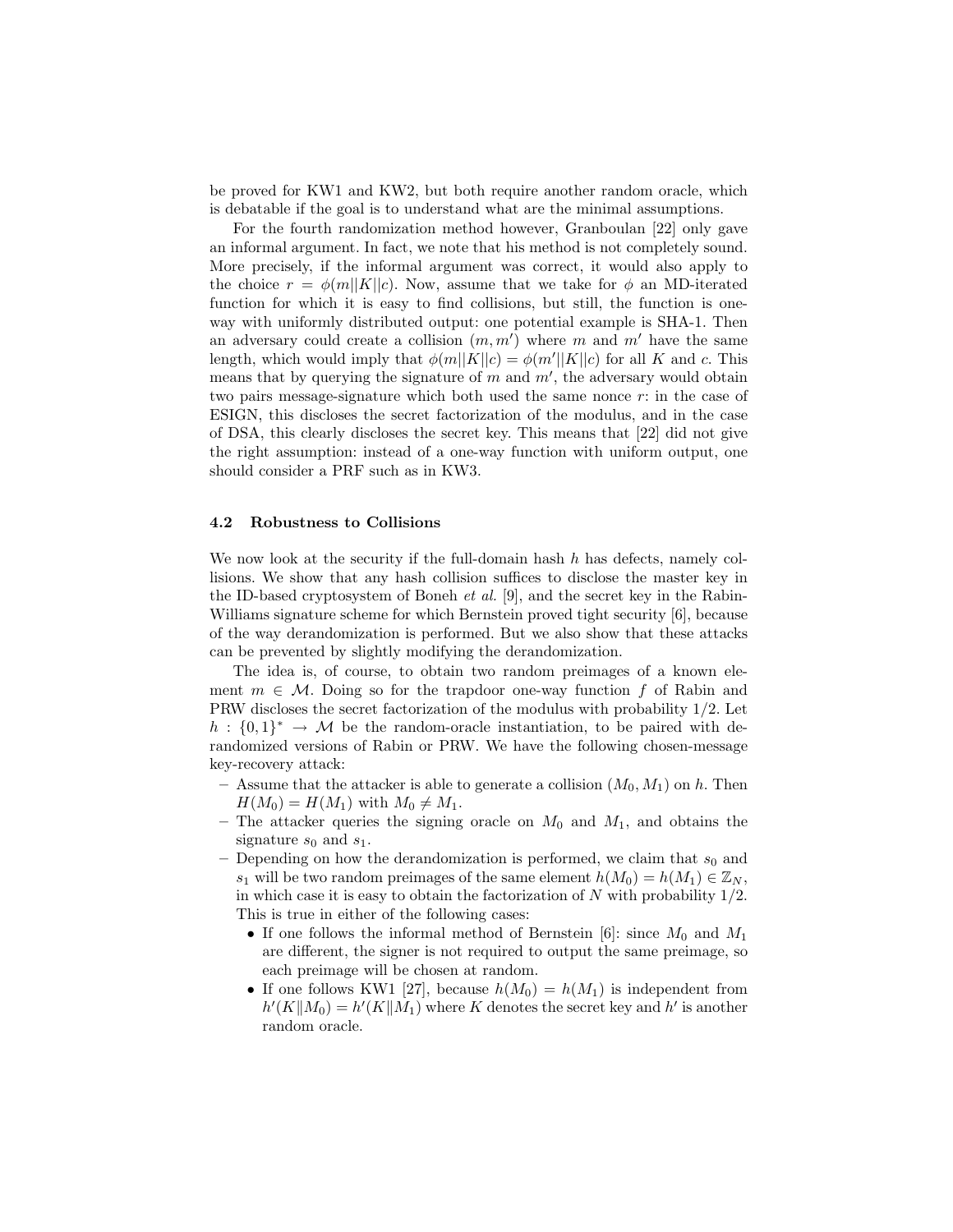• If one follows KW3 [27] as in the ID-based cryptosystem [9], because  $h(M_0) = h(M_1)$  is independent from  $F_K(M_0) = F_K(M_1)$ .

But if one follows KW2 [27], the same preimage will be output, and the attack will fail. An alternative method to prevent the attack is to use the following variant of KW3:  $r = F_K(h(m))$  so that collisions on h gives collisions on r. For both variants, the previous key-recovery attacks no longer work, but that does not mean that the schemes are immune to collisions: any hash collision gives rise to an existential forgery. The interest of KW2 and the KW3 variant

is that they both decrease (but not remove) the security impact of collisions. Independently of the random-oracle instantiation and the choice of the derandomization, these weaknesses also appear if one considers fault attacks. Indeed, a similar attack works if the adversary is able to submit twice the same message, and perturbate the calculation of the nonce, using fault attacks.

By contrast, the deterministic version DRW-FDH (and the one implemented in IEEE P1363 [23]) is immune to such attacks. It might help to see a concrete example. Assume that we plug the compression function of MD5 into the CDMP random-oracle construction [14] (see Sect. 2.4), and that we use this instantiation as a full-domain hash for DRW-FDH and derandomized PRW-FDH. Then, because of the indifferentiability framework [33], both signature schemes become provably secure under the factoring assumption, in the ideal cipher model (with respect to the MD5 block cipher) or in the random oracle model (with respect to the MD5 compression function). But in practice, there is an instant chosenmessage key-recovery attack on the PRW scheme, which fails on the DRW one.

### 4.3 Robustness to malleability

The previous key-recovery attack can be adapted to malleability variants of collisions on the hash function. To simplify, consider first the case of derandomized PRW-FDH: a similar attack works for derandomized Rabin-FDH. Assume that the attacker is able to generate a pair  $(M_0, M_1)$  of distinct messages such that:

$$
4h(M_0) \equiv h(M_1) \pmod{N}.
$$
 (1)

From Sect. 2, we know that this is easy if ever h is VSH  $[11]$  using the same modulus  $N$ , even though it might be hard to find collisions on VSH, but we stress that it was never suggested to use VSH for Rabin/Rabin-Williams that way: we give this example to show that solving (1) is not necessarily harder than finding collisions. Solving  $(1)$  is also possible (with more effort) if h is BR93 [1]: select any  $M_0$  then apply the preimage attack to find  $M_1$  satisfying (1). Again, the attacker queries the signing oracle on  $M_0$  and  $M_1$ , which gives rise to tweaked square roots  $(e_i, f_i, s_i) \in \{-1, 1\} \times \{1, 2\} \times \{0, \ldots, N - 1\}$  of  $h(M_i)$ . Note though that there is a one-to-one correspondance between the four tweaked square roots of  $h(M_0)$ and the four tweaked square roots of  $h(M_1)$ , thanks to (1). More precisely, if  $(e, f, s)$  is a tweaked square root of  $h(M_0)$ , then  $(e, f, 2s \mod N)$  is a tweaked square root of  $h(M_1)$ . This implies that  $(e_0, f_0, 2s_0 \text{ mod } N)$  and  $(e_1, f_1, s_1)$  are two "independent" random tweaked square roots of  $h(M_1)$ , which means that one can factor N with probability  $1/2$ .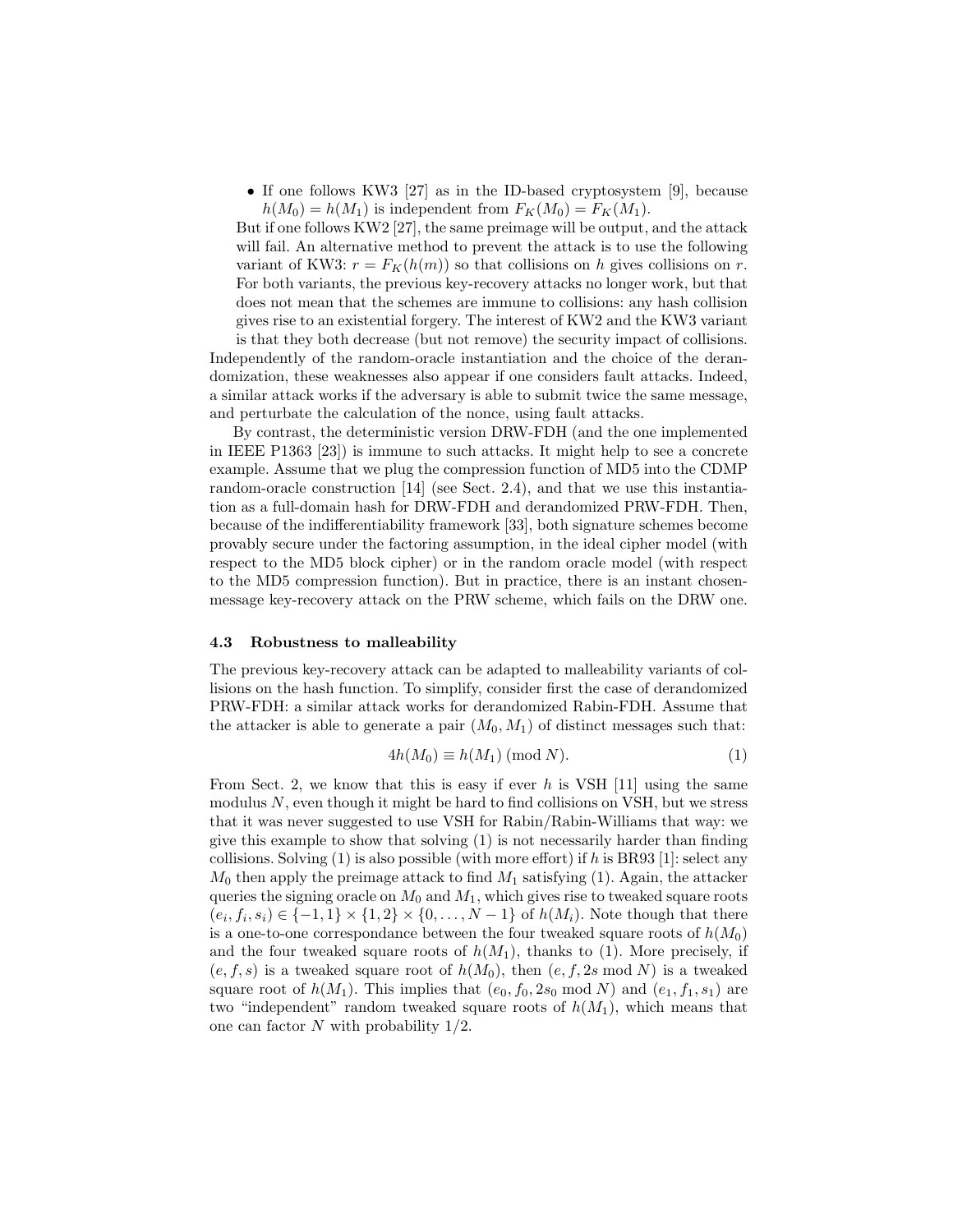Obviously, this attack is independent of the way derandomization is performed, and can be adapted to other malleability properties. For instance, similar attacks apply if one is able to find a pair  $(M_0, M_1)$  of distinct messages such that  $h(M_0) \equiv -h(M_1) \pmod{N}$ , or  $k^2 h(M_0) \equiv h(M_1) \pmod{N}$  for some known  $k \in \mathbb{Z}_N^{\times}$ .

Furthermore, as opposed to collision attacks, the previous attack can be adapted to DRW-FDH. Starting again from (1), let  $(e_i, f_i, s_i) \in \{-1, 1\} \times \{1, 2\} \times$  $\{0, \ldots, N-1\}$  be the principal tweaked square root of  $h(M_i)$ . Because 4 is a square mod p and q, (1) implies that  $e_0 = e_1$  and  $f_0 = f_1$ . Since  $(e_0, f_0, 2s_0 \mod$ N) is a tweaked square root of  $h(M_1)$ , we have  $4s_0^2 \equiv s_1^2 \pmod{N}$ , and therefore  $s_1 \times (2s_0)^{-1}$  mod N is a square root of 1 mod N. But it must be a non-trivial square root because it has different Legendre symbols mod  $p$  and  $q$ : indeed, both  $s_0$  and  $s_1$  are squares mod N, while  $\left(\frac{2}{p}\right) = 1$  and  $\left(\frac{2}{q}\right) = -1$ . Hence, this discloses the factorization of  $N$ . This attack can be generalized if congruence  $(1)$ is replaced by  $k^2h(M_0) \equiv h(M_1) \pmod{N}$  for any known  $k \in \mathbb{Z}_N^{\times}$  such that  $\left(\frac{k}{p}\right) \neq \left(\frac{k}{q}\right)$ , which is slightly more restrictive than the PRW case.

There are similar attacks for the Rabin case.

## 4.4 Robustness to preimages

The previous attacks also show that both derandomized PRW-FDH and DRW-FDH become strongly insecure if the full-domain hash function  $h$  is not oneway, like BR93 [1]. Alternatively, one can simply select  $(e, f, s) \in \{-1, 1\} \times$  $\{1,2\} \times \{0,\ldots,N-1\}$  uniformly at random, and compute  $m = efs^2 \pmod{N}$ . By inverting h, one obtains a message M such that  $m = h(M)$ . Finally, by signing the message M with either DRW-FDH or derandomized PRW-FDH, one will obtain another tweaked square root of  $m$  (principal or not), which will disclose the factorization of N with probability at least  $1/2$  because  $(e, f, s)$  is a random tweaked square root. A similar attack works for the Rabin case.

## 5 Compared Robustness of Signatures

## 5.1 RSA Signatures

The PKCS#1 v2.1 standard [41] uses RSA-PSS since Sept. 1999 (or more precisely, the variant RSA-EMSA-PSS [24] of RSA-PSS), and it has been reported that one of the main reasons why RSA-PSS was selected over RSA-FDH was the tightness of the security proof. If tightness was the main factor, one might now be tempted to select RSA-KW over RSA-PSS, because the salt in RSA-KW is reduced to one bit (which can be deterministically derived from the secret key and the message). However, by comparing the robustness of RSA signatures with respect to potential defects in the random-oracle instantiation, a different picture emerges.

Robustness to collisions. Because RSA-FDH and RSA-EMSA-PSS are hashand-sign schemes, they do not tolerate collisions: any collision obviously leads to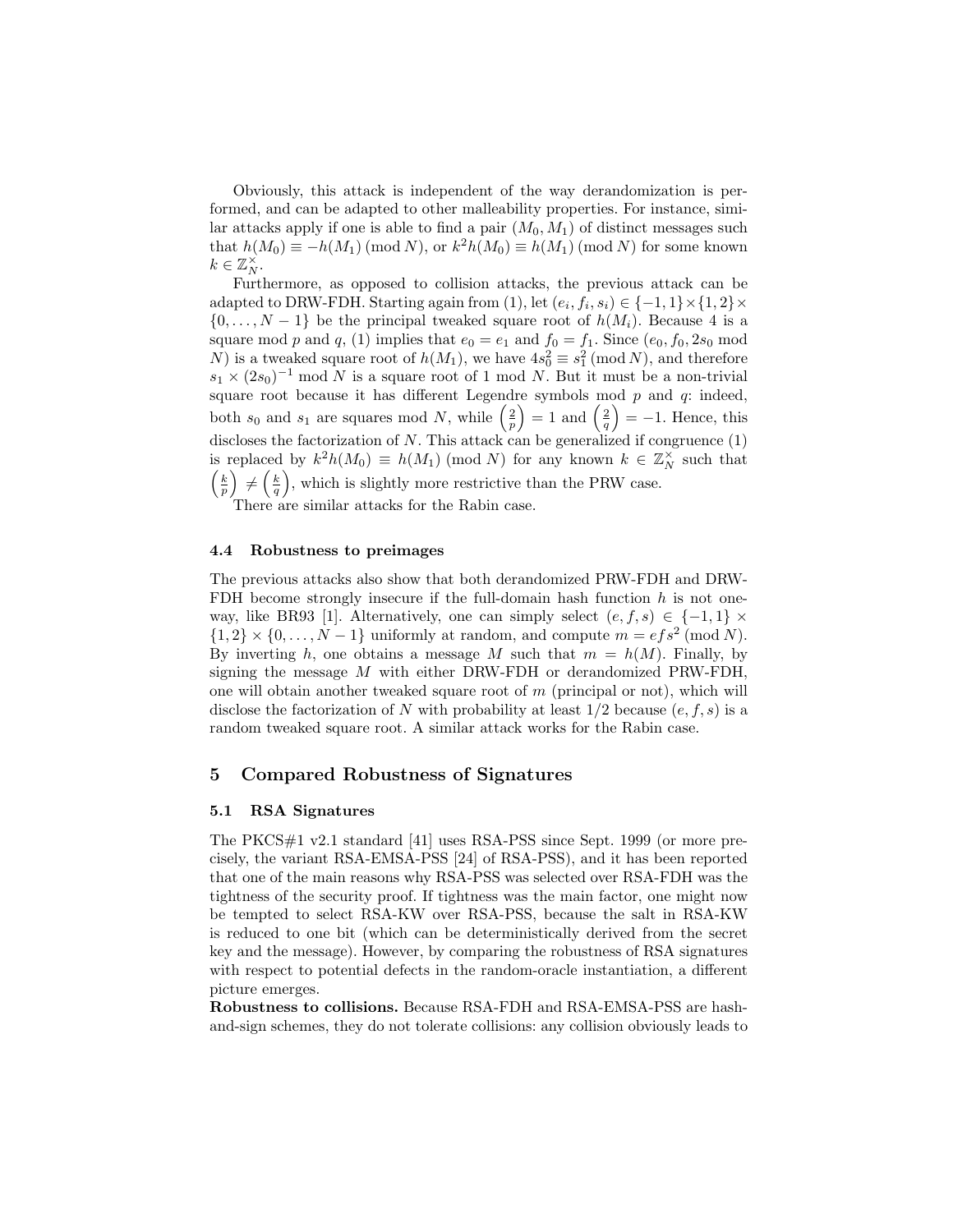a chosen-message existential forgery. Similarly, any collision leads to a chosenmessage existential forgery on RSA-KW, with probability 1/2 because of the one-bit salt. One may think that the probabilistic schemes RSA-PFDH and RSA-PSS are more robust. In this direction, Numayama et al. [35] showed that RSA-PFDH tolerates collisions in a weakened ROM, but their model does not take into account MD-iterated hash functions. We observe that if  $h$  is a MD-iterated hash function, then any collision in  $h$  with the same number of blocks gives rise to a chosen-message existential forgery on RSA-PFDH and RSA-PSS. This is because RSA-PFDH and RSA-PSS both use  $h(m||r)$ . And if  $h(m_1) = h(m_2)$ where  $m_1$  and  $m_2$  have the same number of blocks, then  $h(m_1||r) = h(m_2||r)$ for any r. This implies that for both RSA-PFDH and RSA-PSS, any signature of  $m_1$  is also valid for  $m_2$ . It can be noted that if RSA-PFDH and RSA-PSS had used  $h(r||m)$  instead of  $h(m||r)$ , then the ROM security proofs would remain valid, but the previous attack would fail.

Robustness to preimages. It is easy to prove that if the full-domain hash is not one-way, then there are chosen-message universal forgery attacks on RSA-FDH, RSA-PFDH and RSA-KW. On the other hand, preimages in h do not seem to provide stronger attacks than chosen-message existential forgeries on RSA-PSS.

Conclusion. While RSA-KW has a much better security reduction than RSA-FDH, there are essentially the same attacks on both RSA-KW and RSA-FDH as soon as there are defects in the full-domain hash. On the other hand, RSA-PSS with a large salt seems more robust than all other paddings, especially if one uses  $h(r||m)$  instead of  $h(m||r)$ . This differs from the conclusion of [31], where it was argued that RSA-FDH was the best method known to sign with RSA.

### 5.2 Rabin and Rabin-Williams

Based on Sect. 4, the advantages of Rabin over Rabin-Williams are unclear from a security point of view. There are two benefits with Rabin-Williams: one can select  $\mathcal{M} = \mathbb{Z}_N$ , and one can use a 1-to-1 mapping instead of a 4-to-1 mapping. This 1-to-1 mapping avoids collision attacks or the fault attacks on derandomization: This suggests that DRW is preferable to both PRW and Rabin. And for the same reason as for RSA, a PSS padding with large salt seems more robust than all other paddings. Furthermore, when using Rabin or PRW, the size of the salt is extremely important to avoid key-recovery replay attacks. By submitting many times the same message, an adversary would obtain two random preimages of the same element, hence the factorization. We illustrate this phenomenon in the full version, with a converse to the security proof of [3].

# 6 Implemention of the Random Oracle by a Single Function

Our results also shed some light on how to implement a random oracle. If a realworld scheme, the random oracle will be implemented by a fixed function such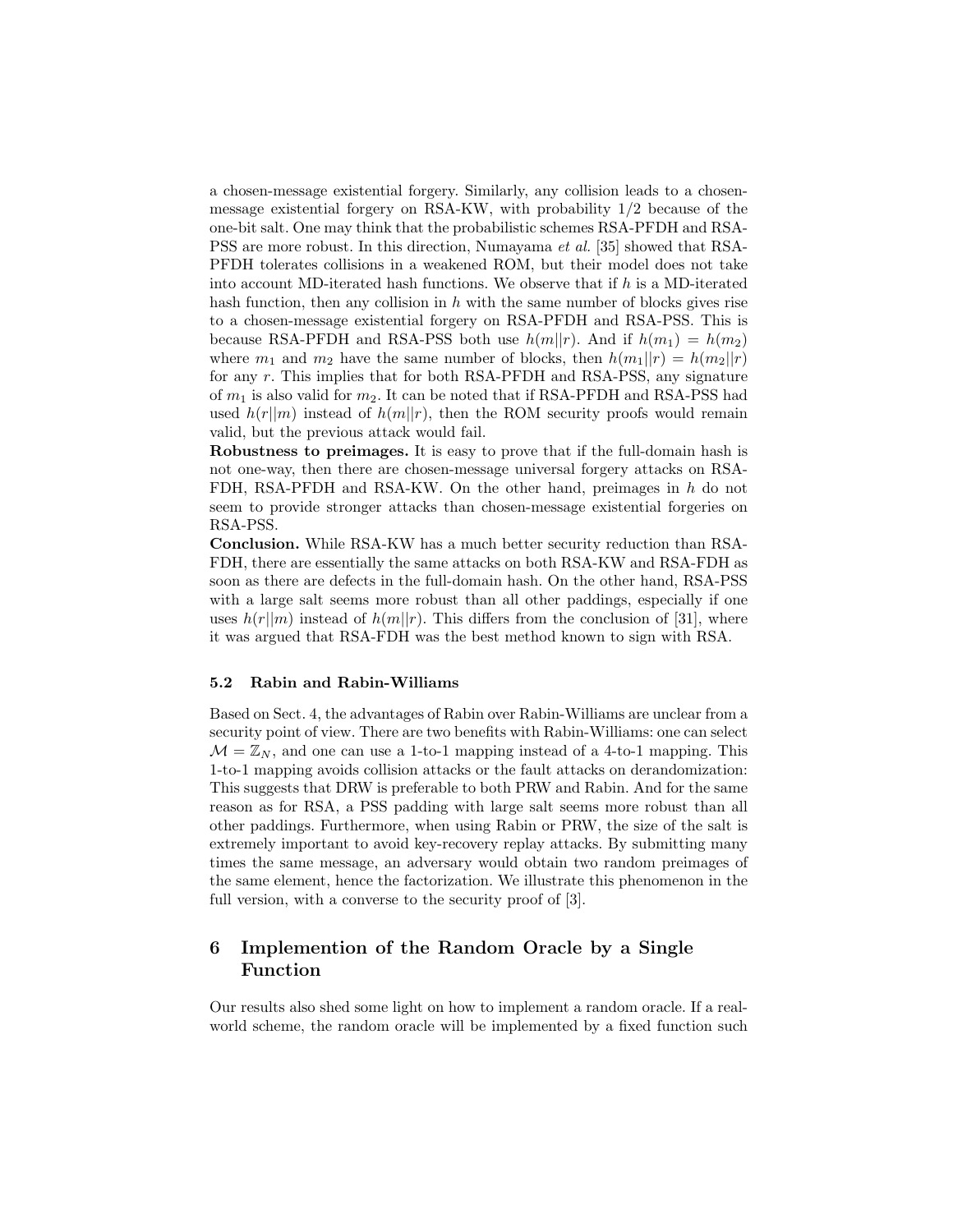as one of those described in section 2. If we analyse the security of the signature scheme in the standard model, we will consider that this implementation of the random oracle is part of the description of the scheme, and the adversary will be allowed to depend on this implementation. Therefore, the adversary can include a hard-coded collision of the implementation. This means to an existential forgery adversary exists for any hash-and-sign scheme. Moreover a key-recovery adversary exists for some of the schemes analyzed in section 4. This shows that some real-world construction are proven secure in ROM, but are insecure for any instantiation by a fixed function. This does not means those scheme are broken in practice, because the precomputation is two expansive to be carried out. However this shows a gap between security notions in the standard model and security notions in the ROM. Namely, the adversary is not allowed to do any precomputation in the ROM, because he does not have access to the oracle before the beginning of the game, but in the standard model he can do an unlimited precomputation as long as the output of the precomputation is small.

In [10] Canetti *et al.* studied similar considerations. They showed a very simple scheme which is secure in the secure in the ROM but insecure when instantiated with a single function. However their construction is quite contrived and "unnatural". The fact that any hash-and-sign scheme is unsafe seems more important.

To overcome these problems, Canetti et al. studied implementations of the random oracle by a function ensemble. The function ensemble would be part of the description of the scheme, but the exact choice of the function would only be disclosed to the adversary when the game begins. Therefore, the adversary can do some precomputation based on the function ensemble, but no precomputation based on the specific function. A similar trick is commonly used to define collision resistance: it cannot be defined for a single function, so we use a family of functions. However this solution is not very satisfying, because real-world schemes do not use a family of functions.

Another way to allow for a proof in the standard model is to really use a family of functions in the scheme. For instance, one can implement the random oracle based on HMAC with the a deterministically extracted from the public key instead of basing it on a plain hash function. This scheme would still have all the desirable properties of a hash-and-sign scheme, and nothing more needs to be transmitted than in the original scheme, but it will prevent attacks based on precomputation.

Acknowledgements. We thank Dan Boneh, Charles Bouillaguet, Louis Granboulan, Eike Kiltz, Kaoru Kurosawa, Alfred Menezes, Martijn Stam and the anonymous reviewers for their comments. Part of this work was supported by the Commission of the European Communities through the ICT program under contract ICT-2007-216676 ECRYPT II.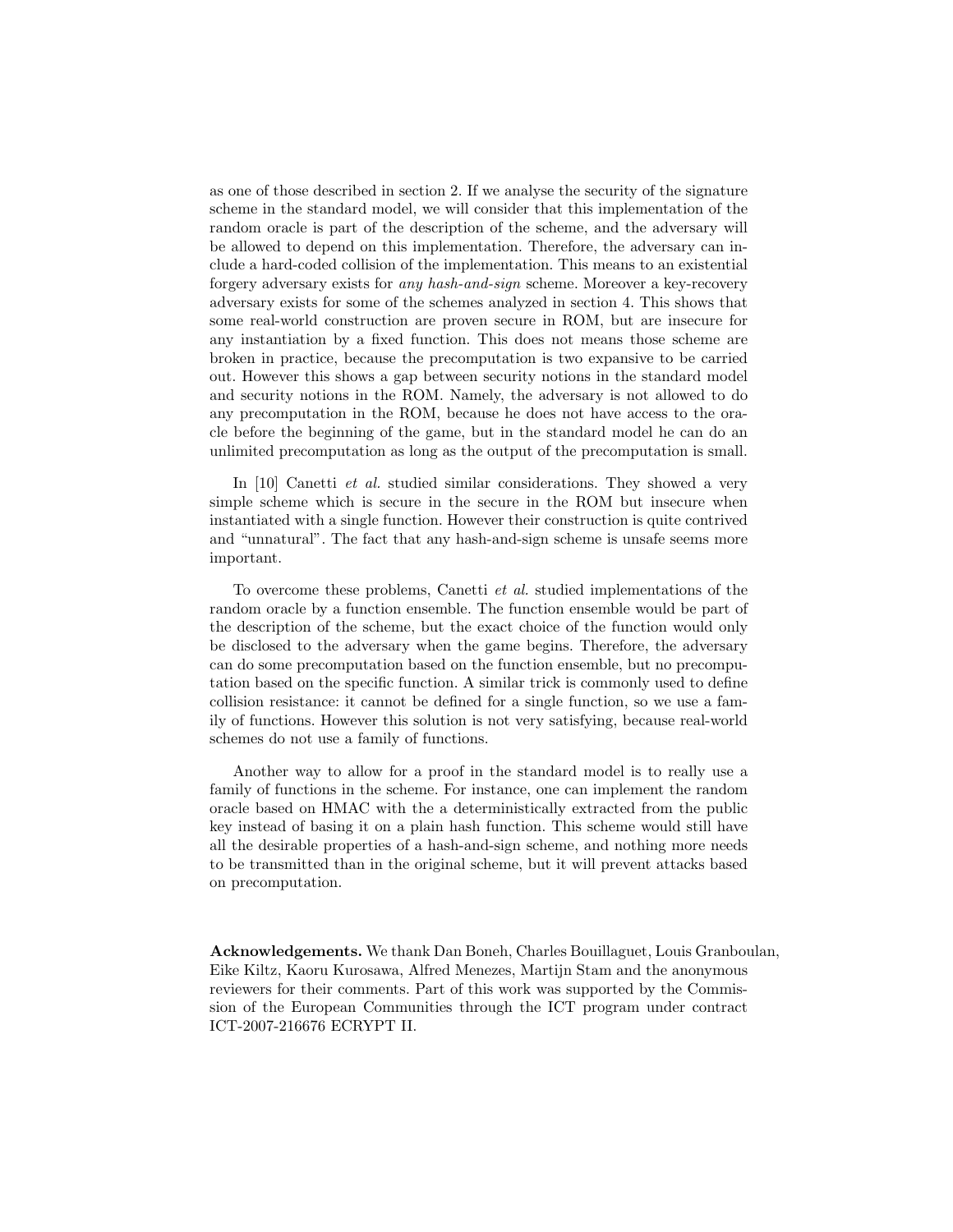# References

- 1. Bellare, M., Rogaway, P.: Random oracles are practical: a paradigm for designing efficient protocols. In: CCS '93, ACM Press (1993) 62–73
- 2. Bellare, M., Rogaway, P.: Optimal asymmetric encryption. In: EUROCRYPT '94. LNCS 950, Springer (1995)
- 3. Bellare, M., Rogaway, P.: The exact security of digital signatures how to sign with RSA and Rabin. In: EUROCRYPT '96. LNCS 1070, Springer (1996)
- 4. Bellare, M., Boldyreva, A., Palacio, A.: An uninstantiable random-oracle-model scheme for a hybrid-encryption problem. In: EUROCRYPT '04. LNCS 3027, Springer (2004)
- 5. Bellare, M., Ristenpart, T.: Multi-property-preserving hash domain extension and the EMD transform. In: ASIACRYPT '06. Volume 4284 of LNCS., Springer (2006)
- 6. Bernstein, D.J.: Proving tight security for Rabin-Williams signatures. In: EURO-CRYPT '08. LNCS, Springer (2008)
- 7. Black, J., Rogaway, P., Shrimpton, T.: Black-box analysis of the block-cipher-based hash-function constructions from PGV. In: CRYPTO '02. LNCS 2442, Springer (2002)
- 8. Boneh, D., Boyen, X.: Efficient selective-ID secure identity based encryption without random oracles. In: EUROCRYPT '04. LNCS 3027, Springer (2004)
- 9. Boneh, D., Gentry, C., Hamburg, M.: Space-efficient identity based encryption without pairings. In: FOCS '07, IEEE Computer Society (2007) 647–657
- 10. Canetti, R., Goldreich, O., Halevi, S.: The random oracle methodology, revisited. J. ACM 51(4) (2004) 557–594 (electronic) Preliminary version at STOC '98.
- 11. Contini, S., Lenstra, A.K., Steinfeld, R.: VSH, an efficient and provable collisionresistant hash function. In: EUROCRYPT '06. LNCS 4004, Springer (2006)
- 12. Coron, J.S.: Optimal security proofs for PSS and other signature schemes. In: EUROCRYPT '02. Volume 2332 of LNCS., Springer (2002) 272–287
- 13. Coron, J.S.: Security proof for partial-domain hash signature schemes. In: CRYPTO '02. Volume 2442 of LNCS., Springer (2002) 613–626
- 14. Coron, J.S., Dodis, Y., Malinaud, C., Puniya, P.: Merkle-Damgård revisited: How to construct a hash function. In: CRYPTO '05. LNCS 3621, Springer (2005) Full version available on Dodis' webpage.
- 15. Dodis, Y., Oliveira, R., Pietrzak, K.: On the generic insecurity of the full domain hash. In: CRYPTO '05. Volume 3621 of LNCS., Springer (2005) 449–466
- 16. Dodis, Y., Reyzin, L.: On the power of claw-free permutations. In: SCN '02. Volume 2576 of LNCS., Springer (2003) 55–73
- 17. Fiat, A., Shamir, A.: How to prove yourself: Practical solutions to identification and signature problems. In: CRYPTO '86. LNCS 263, Springer (1987)
- 18. Fujisaki, E., Kobayashi, T., Morita, H., Oguro, H., Okamoto, T., Okazaki, S.: ESIGN-D specification. Submission to the NESSIE European Project, available on the NESSIE webpage (2002)
- 19. Gentry, C., Peikert, C., Vaikuntanathan, V.: Trapdoors for hard lattices and new cryptographic constructions. In: STOC '08, ACM (2008)
- 20. Goldwasser, S., Kalai, Y.T.: On the (in)security of the Fiat-Shamir paradigm. In: FOCS '03, IEEE Computer Society (2003)
- 21. Goldwasser, S., Micali, S., Rivest, R.L.: A digital signature scheme secure against adaptive chosen-message attacks. SIAM J. Comput. 17(2) (1988) 281–308
- 22. Granboulan, L.: How to repair ESIGN. In: SCN '02. Volume 2576 of LNCS., Springer (2003) 234–240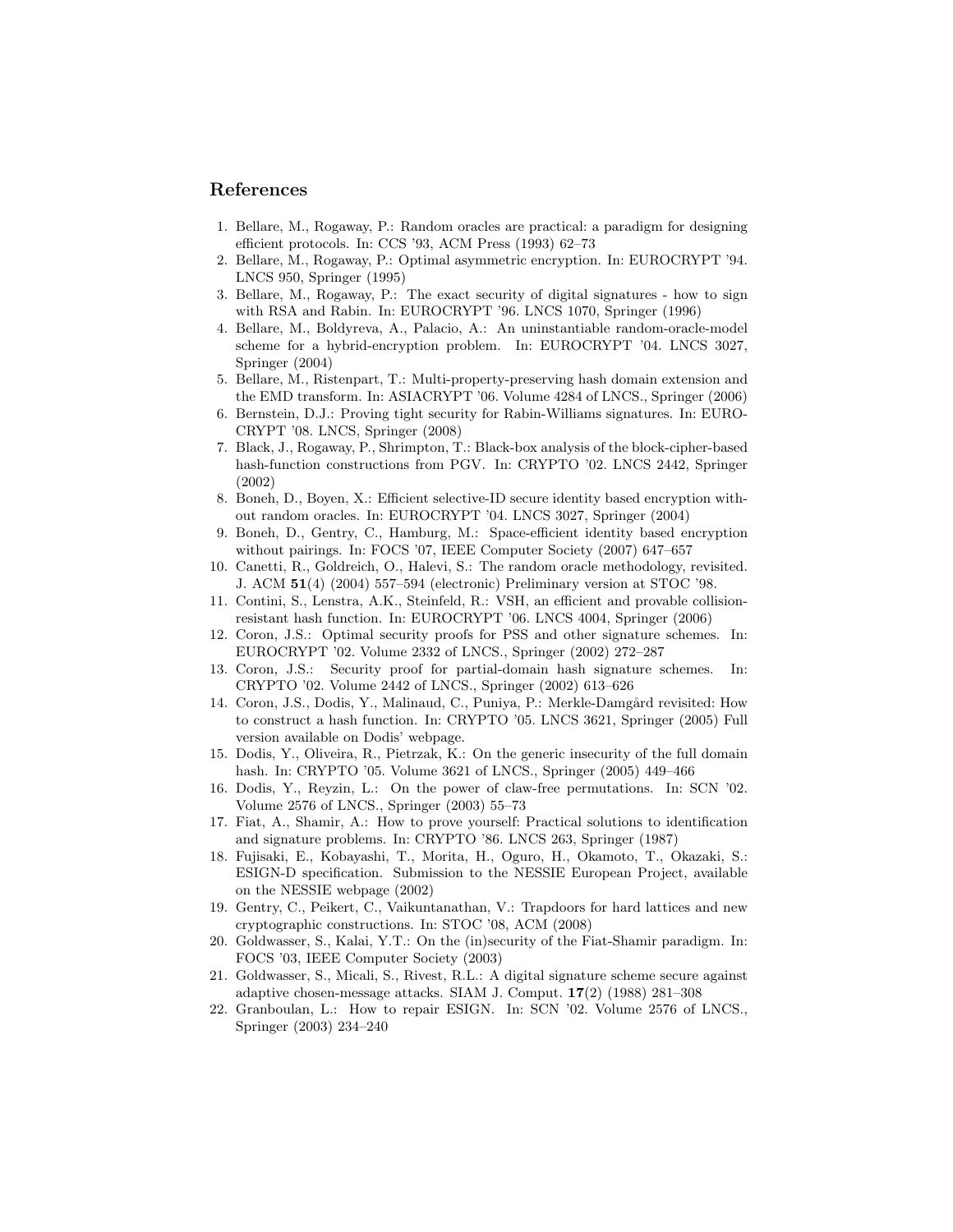- 23. IEEE: P1363: Standard specifications for public-key cryptography. Available at http://grouper.ieee.org/groups/1363/.
- 24. Jonsson, J.: Security proofs for the RSA-PSS signature scheme and its variants. Report 2001/053 of the Cryptology ePrint Archive (2001)
- 25. Joux, A.: Multicollisions in iterated hash functions. application to cascaded constructions. In: CRYPTO '04. Volume 3152 of LNCS., Springer (2004) 306–316
- 26. Joux, A., Peyrin, T.: Hash functions and the (amplified) boomerang attack. In: CRYPTO '07. Volume 4622 of LNCS., Springer (2007) 244–263
- 27. Katz, J., Wang, N.: Efficiency improvements for signature schemes with tight security reductions. In: CCS '03, ACM (2003)
- 28. Kiltz, E., Pietrzak, K.: On the security of padding-based encryption schemes (or: Why we cannot prove OAEP secure in the standard model). In: EUROCRYPT '09. LNCS, Springer (2009)
- 29. Klima, V.: Tunnels in Hash Functions: MD5 Collisions Within a Minute. Cryptology ePrint Archive, Report 2006/105 (2006)
- 30. Kobayashi, T., Fujisaki, E.: Security of ESIGN-PSS. IEICE Transactions 90-A(7) (2007) 1395–1405
- 31. Koblitz, N., Menezes, A.J.: Another look at "provable security". J. Cryptology  $20(1)$  (2007) 3-37
- 32. Lyubashevsky, V., Micciancio, D., Peikert, C., Rosen, A.: SWIFFT: A modest proposal for FFT hashing. In: FSE '08. Volume 5086 of LNCS., Springer (2008)
- 33. Maurer, U.M., Renner, R., Holenstein, C.: Indifferentiability, impossibility results on reductions, and applications to the random oracle methodology. In: TCC '04. Volume 2951 of LNCS., Springer (2004) 21–39
- 34. Nielsen, J.B.: Separating random oracle proofs from complexity theoretic proofs: The non-committing encryption case. In: CRYPTO '02. LNCS 2442, Springer (2002)
- 35. Numayama, A., Isshiki, T., Tanaka, K.: Security of digital signature schemes in weakened random oracle models. In: PKC '08. LNCS 4939, Springer (2008)
- 36. Okamoto, T., Fujisaki, E., Morita, H.: TSH-ESIGN: Efficient digital signature scheme using trisection size hash. Submission to IEEE P1363a (1998)
- 37. Okamoto, T.: A fast signature scheme based on congruential polynomial operations. IEEE Transactions on Information Theory  $36(1)$  (1990) 47–53
- 38. Okamoto, T., Stern, J.: Almost uniform density of power residues and the provable security of ESIGN. In: ASIACRYPT '03. LNCS 2894, Springer (2003)
- 39. Paillier, P., Vergnaud, D.: Discrete-log-based signatures may not be equivalent to discrete log. In: ASIACRYPT '05. Volume 3788 of LNCS., Springer (2005) 1–20
- 40. Rabin, M.: Digital signatures and public key functions as intractable as factorization. Technical report, MIT Laboratory for Computer Science (1979) TR-212.
- 41. RSA Laboratories: PKCS #1 v2.1: RSA cryptography standard. June 14, 2002
- 42. Shoup, V.: Using hash functions as a hedge against chosen ciphertext attack. In: EUROCRYPT '00. LNCS, Springer (2000) 275–288
- 43. Sotirov, A., Stevens, M., Appelbaum, J., Lenstra, A., Molnar, D., Osvik, D.A., de Weger, B.: Short chosen-prefix collisions for MD5 and the creation of a rogue CA certificate. In: CRYPTO '09. LNCS, Springer (2009)
- 44. Stern, J., Pointcheval, D., Malone-Lee, J., Smart, N.P.: Flaws in applying proof methodologies to signature schemes. In: CRYPTO '02. LNCS 2442, Springer (2002)
- 45. Stevens, M., Lenstra, A.K., de Weger, B.: Chosen-prefix collisions for MD5 and colliding X.509 certificates for different identities. In: EUROCRYPT '07. Volume 4515 of LNCS., Springer (2007)